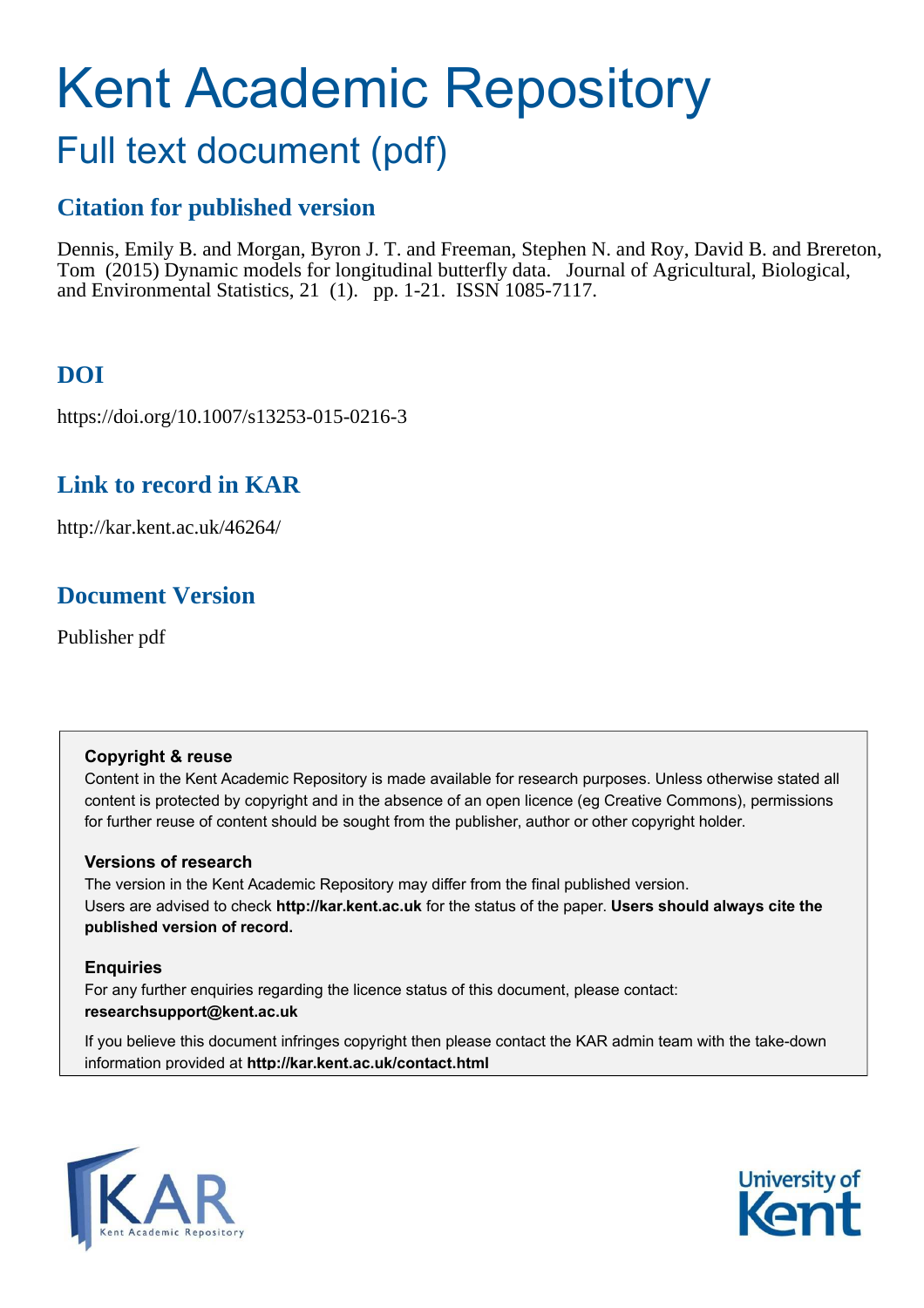

## **Dynamic Models for Longitudinal Butterfly Data**

Emily B. Dennis, Byron J. T. Morgan, Stephen N. Freeman, David B. Roy, and Tom Brereton

We present models which provide succinct descriptions of longitudinal seasonal insect count data. This approach produces, for the first time, estimates of the key parameters of brood productivities. It may be applied to univoltine and bivoltine species. For the latter, the productivities of each brood are estimated separately, which results in new indices indicating the contributions from different generations. The models are based on discrete distributions, with expectations that reflect the underlying nature of seasonal data. Productivities are included in a deterministic, auto-regressive manner, making the data from each brood a function of those in the previous brood. A concentrated likelihood results in appreciable efficiency gains. Both phenomenological and mechanistic models are used, including weather and site-specific covariates. Illustrations are provided using data from the UK Butterfly Monitoring Scheme, however the approach is perfectly general. Consistent associations are found when estimates of productivity are regressed on northing and temperature. For instance, for univoltine species productivity is usually lower following milder winters, and mean emergence times of adults for all species have become earlier over time, due to climate change. The predictions of fitted dynamic models have the potential to improve the understanding of fundamental demographic processes. This is important for insects such as UK butterflies, many species of which are in decline. Supplementary materials for this article are available online.

**Key Words:** Abundance indices; Auto-regression; Concentrated likelihood; Generalised additive models; Phenology; Stopover models.

#### **1. INTRODUCTION**

Climate change is predicted to become an increasingly important cause of biodiversity decline [\(Thomas et al. 2004](#page-20-0); [Pereira et al. 2010](#page-19-0)). Species' responses to climate are often complex and present challenges for modelling and prediction. We illustrate the models of this paper with reference to butterflies, the most comprehensively monitored insects. Their

Emily B. Dennis ( $\boxtimes$ ), Byron J. T. Morgan School of Mathematics, Statistics and Actuarial Science, University of Kent, Canterbury, UK. (E-mail: *[E.B.Dennis@kent.ac.uk](file:E.B.Dennis@kent.ac.uk)*). Emily B. Dennis, Tom Brereton Butterfly Conservation, Manor Yard, East Lulworth, Wareham, UK. Stephen N. Freeman, David B. Roy Centre for Ecology & Hydrology, Benson Lane, Crowmarsh Gifford, Wallingford, UK.

*<sup>© 2015</sup> International Biometric Society*

*Journal of Agricultural, Biological, and Environmental Statistics, Volume 21, Number 1, Pages 1–21 DOI: 10.1007/s13253-015-0216-3*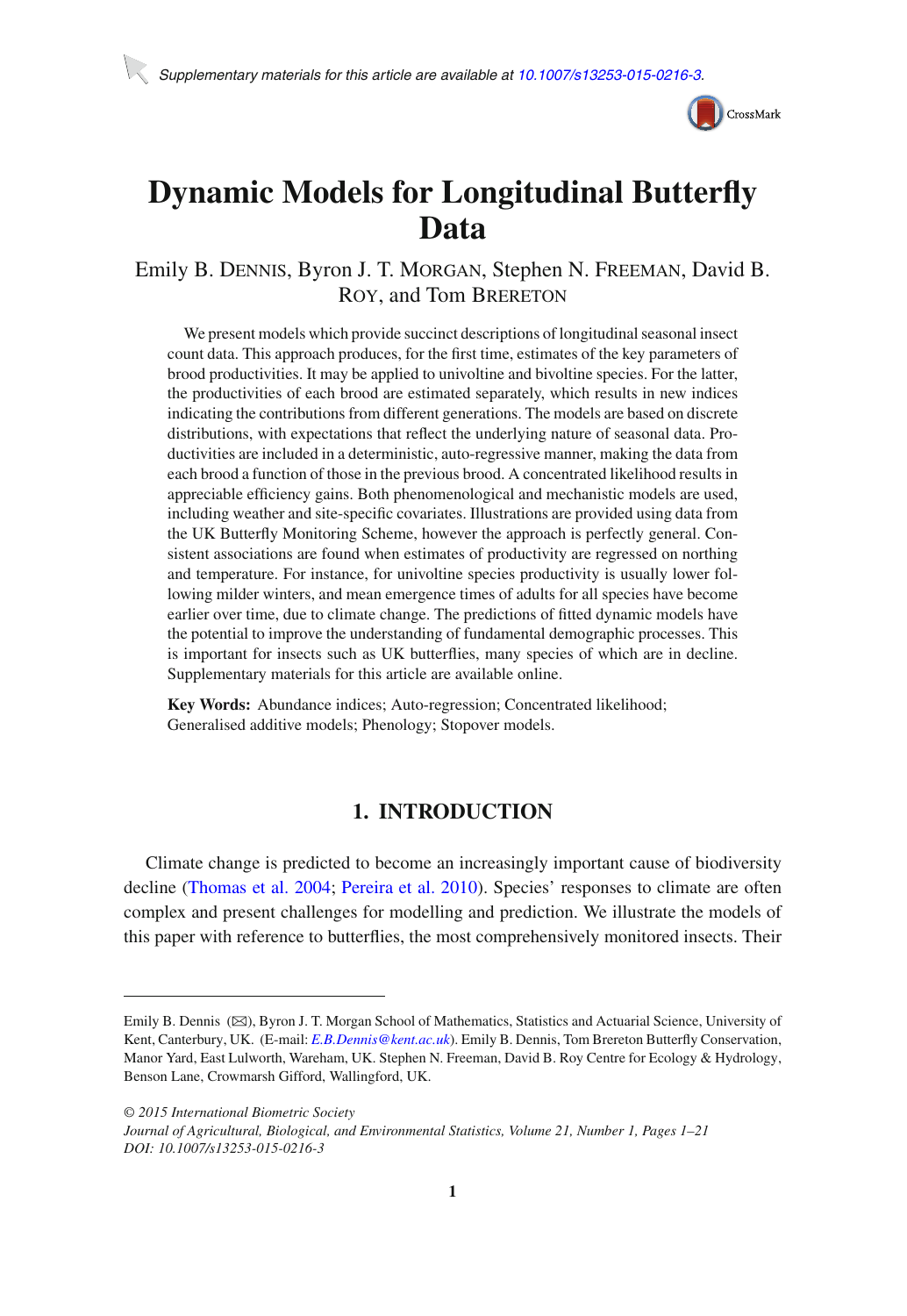population status is increasingly recognised as an indicator for changes in biodiversity as they respond sensitively and rapidly to changes in habitat and climate [\(Thomas 2005\)](#page-20-1).

Previous studies of UK butterflies imply positive associations of populations with warm summer weather, but predicted relationships with winter weather are variable [\(Roy et al.](#page-19-1) [2001;](#page-19-1) [Dennis and Sparks 2007](#page-18-0); [Isaac et al. 2011](#page-19-2)[\). Evidence for shifts in phenology \(](#page-19-3)Roy and Sparks [2000](#page-19-3)) and increases in voltinism [\(Altermatt 2010\)](#page-18-1) have also been presented.

Extensive sources of citizen-science count data for butterflies are available both in the UK and around the world, and there is much interest in developing robust modelling approaches to assist the monitoring and understanding of species' responses to change. Butterflies have multi-stage life cycles, and counts fluctuate within each year in response to their emergence as adults, which is generally the only life stage with widespread data. [Soulsby and Thomas](#page-20-2) [\(2012\)](#page-20-2) developed a mathematical model for this variation, but only allowed for discrete, non-overlapping generations. Other models have been proposed to describe the within-year vari[ation, both non-parametrically using generalised additive models \(GAMs,](#page-19-4) Rothery and Roy [2001](#page-19-4); [Dennis et al. 2013\)](#page-18-2) and via stochastic mixture models [\(Matechou et al. 2014;](#page-19-5) [Dennis et al. 2014\)](#page-19-6). Counts adjusted for seasonal fluctuations can then be used to produce longer-term trends, but existing methods do not impose any relationship between counts from one year to the next, which is the topic of this paper.

Causes of variation in both abundance and seasonal pattern from one year to the next are multi-faceted, relating to numbers during the previous year, as well as other factors driving the unobserved stages of the life-cycle, such as weather. We describe a novel dynamic framework which models count data across multiple sites from consecutive years, with abundance in any given year driven by that in the previous year. We adapt the approach for bivoltine species, with the first brood in a year feeding into the second. The models can be fitted efficiently using concentrated likelihoods. Performance is illustrated for a sample of species, making comparisons with indices generated from GAMs, and introducing new methods of exploring covariate dependence.

Although we present and illustrate the work in terms of butterflies, it may be applied to other insect species, possibly after modification appropriate to their ecology. For example, the flightless longhorn beetle, *Dorcadion fuliginator*[, takes two years to reach maturity \(](#page-18-3)Baur et al. [2005\)](#page-18-3), as do many dragonflies and some crickets. The models may also be adapted for the study of migrant bird populations.

#### **2. MATERIALS AND METHODS**

<span id="page-2-0"></span>For any species, suppose counts of adults are recorded at *S* sites, each visited on up to *T* occasions, in each of *Y* successive years. Each can be treated as the realisation of a random variable from a suitable discrete distribution. For example, if this is taken as Poisson, with expectation  $\lambda_{i,j,k}$  for site *i*, visit *j* and year *k*, the likelihood has the form

$$
L(\rho, \mu, \sigma, N_1; y) = \prod_{i=1}^S \prod_{j=1}^T \prod_{k=1}^Y \frac{\exp(-\lambda_{i,j,k}) \lambda_{i,j,k}^{y_{i,j,k}}}{y_{i,j,k}!},
$$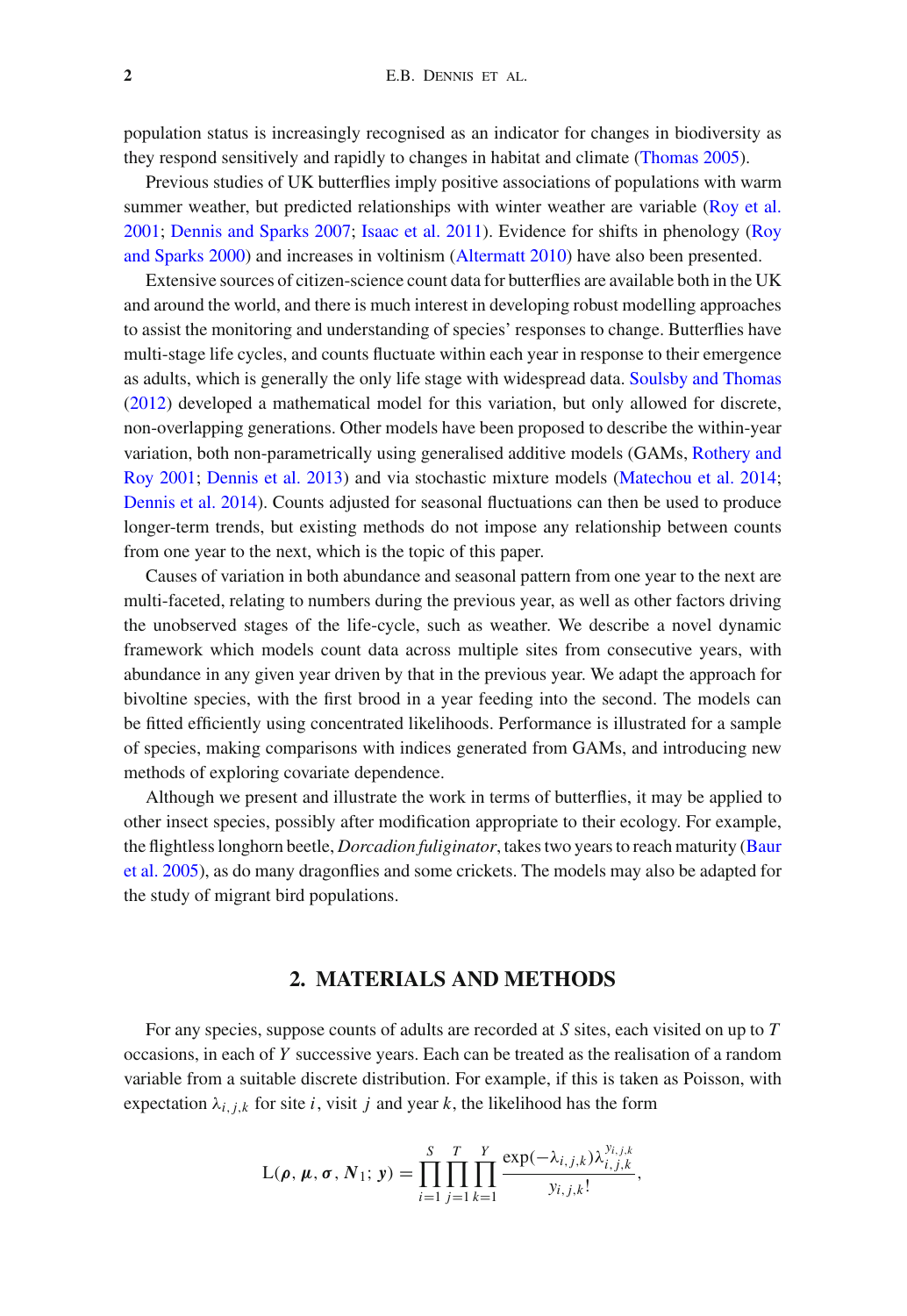where  $\{y_{i,j,k}\}\$  are the counts and  $\rho$ ,  $\mu$ ,  $\sigma$  and  $N_1$ , are the model parameters which we describe in the next sections.

We adopt the Poisson distribution throughout, but there are other possibilities, such as negative-binomial or zero-inflated Poisson, for which an approximate concentrated likelihood approach is possible [\(Dennis et al. 2014](#page-19-6)). Alternatively, [Pagel et al.](#page-19-7) [\(2014\)](#page-19-7) accounted for overdispersion with respect to this simple model by a mixed log-normal-Poisson distribution.

The methods of the paper provide joint modelling of data obtained at different temporal scales. We consider two model types which are structurally different: a phenomenological model based simply on normal probability density functions and mechanistic models that are based upon stopover models, which involve mechanisms allowing for estimation of survival.

#### **2.1. PHENOMENOLOGICAL MODEL FOR UNIVOLTINE SPECIES**

For a univoltine species, the counts within a season increase from zero and then decrease to zero corresponding to the emergence and death of adult butterflies. This variation may be described by Normal probability density  $N(\mu_{i,k}, \sigma_{i,k}^2)$ , corresponding to site *i* and year *k*, so that for the *j*th visit at time  $t_{i,j,k}$  (e.g. week number in the season) we have

$$
\lambda_{i,j,k} = N_{i,k} \frac{1}{\sigma_{i,k} \sqrt{2\pi}} \exp\left\{-\frac{(t_{i,j,k} - \mu_{i,k})^2}{2\sigma_{i,k}^2}\right\},\tag{1}
$$

which we write as  $\lambda_{i,j,k} = N_{i,k} a_{i,j,k}$ , where  $N_{i,k}$  provides an estimate of relative abundance for site *i* in a given year, *k*, and  $\{a_{i,j,k}\}$  describes the seasonal variation over visits within that year. Thus for site  $i$  and year  $k$ , the counts for any visit have a Poisson distribution with mean value proportional to the Normal probability density function centred on  $\mu_{i,k}$ .

We allow the relative abundance  $N_{i,k+1}$ , for site *i* and year  $k + 1$ , to depend upon that in the previous year,  $N_{i,k}$ , in a deterministic first-order auto-regressive manner via a growth rate,  $\rho_{i,k}$  which, assuming the species does not overwinter as an adult (in which case a model for multiple generations is required), we define as "productivity", i.e.  $N_{i,k+1} = \rho_{i,k} N_{i,k}$ . Developing this recursion over time provides

<span id="page-3-0"></span>
$$
\lambda_{i,j,1} = N_{i,1}a_{i,j,1} \text{ and } \lambda_{i,j,k} = N_{i,k}a_{i,j,k} = \left(N_{i,1} \prod_{m=1}^{k-1} \rho_{i,m}\right) a_{i,j,k} \text{ for } k > 1, \quad (2)
$$

<span id="page-3-1"></span>which is similar to the model in [Freeman and Newson](#page-19-8) [\(2008](#page-19-8)), but with a seasonal component. The productivities,  $\{ \rho_{i,k} \}$ , describe the successes of a given generation over sites (*i*) for each year (*k*) and represent products of the number of eggs laid per adult and the probability of each egg reaching the adult stage in the next generation. The expressions of Eq. [\(2\)](#page-2-0) characterise the univoltine models of the paper, with different formulations for the seasonal pattern,  ${a_i}_{i,k}$ , providing different models, as we shall see for a mechanistic model formulation in Sect. [2.3.](#page-4-0)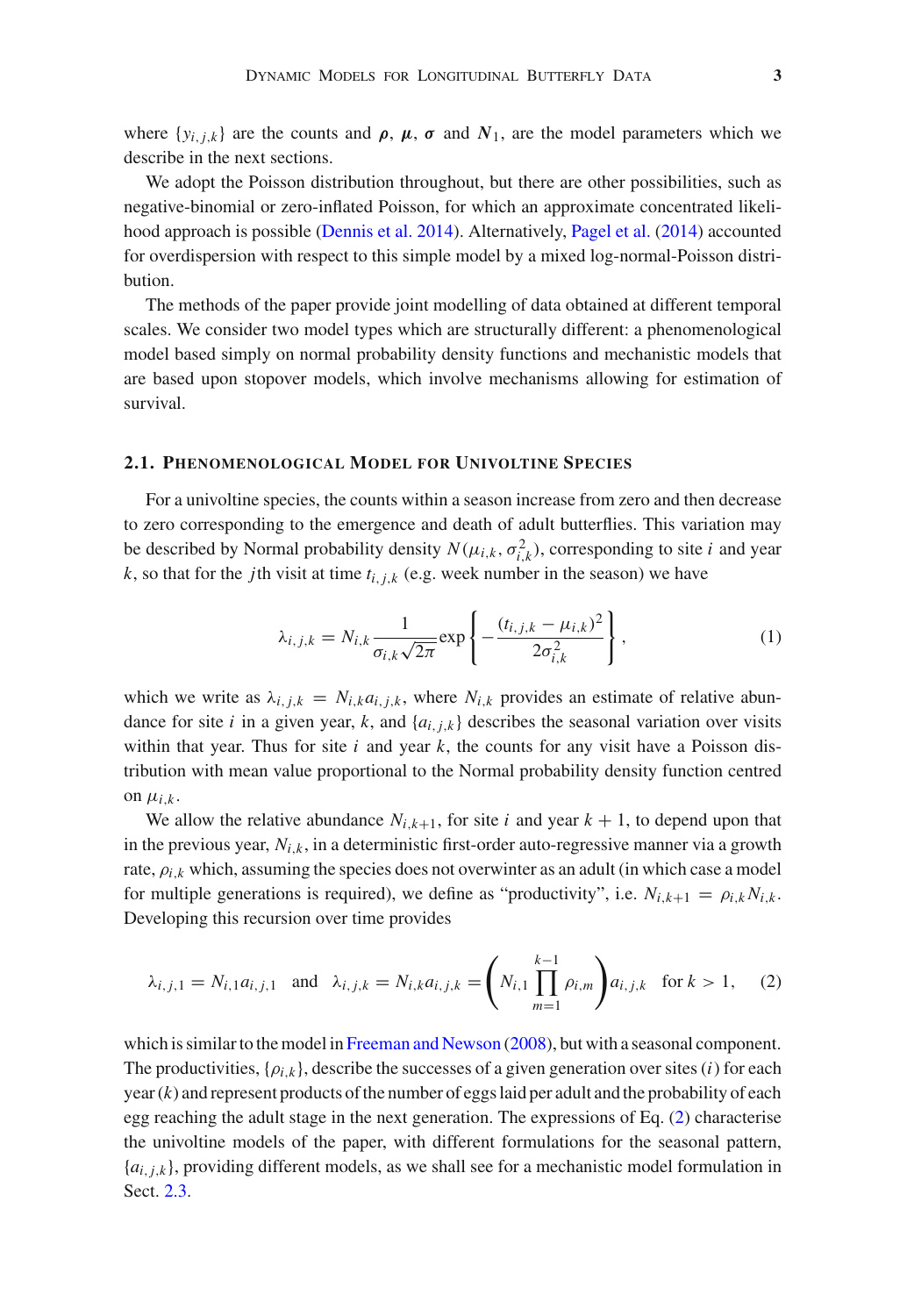#### **2.2. PHENOMENOLOGICAL MODEL FOR BIVOLTINE SPECIES**

<span id="page-4-0"></span>Bivoltine butterfly species have two broods each year, with the adults of the second brood arising from the eggs laid by the adults of the first. We may extend the model above to describe counts from two annual broods by incorporating two Normal distributions in the model for  $\lambda_{i,j,k}$ . Thus we set

$$
\lambda_{i,j,k} = N_{i,k,1} \frac{1}{\sigma_{i,k,1} \sqrt{2\pi}} \exp \left\{ -\frac{(t_{i,j,k} - \mu_{i,k,1})^2}{2\sigma_{i,k,1}^2} \right\} + N_{i,k,2} \frac{1}{\sigma_{i,k,2} \sqrt{2\pi}} \exp \left\{ -\frac{(t_{i,j,k} - \mu_{i,k,2})^2}{2\sigma_{i,k,2}^2} \right\},\,
$$

which we may write as

$$
\lambda_{i,j,k} \equiv N_{i,k,1}a_{i,j,k,1} + N_{i,k,2}a_{i,j,k,2},
$$

where at site *i* in year *k* the relative abundance for the first brood is given by  $N_{i,k,1}$  and for the second brood by  $N_{i,k,2}$ . For the means and variances of the two Normal densities, the final subscripts designate brood, and we have  $\mu_{i,k,2} > \mu_{i,k,1}$ .

<span id="page-4-2"></span>Whereas in [Dennis et al.](#page-19-6) [\(2014](#page-19-6)) two broods are described by a mixture of probability density functions, here the relative abundance of a second brood in each year is assumed to depend on that of the first brood that year. Dependence between the two broods in any year is introduced by defining

$$
N_{i,k,2} = \rho_{i,k,1} N_{i,k,1},
$$

in addition to the between-year dependence, now given by

$$
N_{i,k+1,1} = \rho_{i,k,2} N_{i,k,2}.
$$

<span id="page-4-1"></span>Thus,  $\rho_{i,k,1}$  represents the productivity of the first brood in a given year *k*, and  $\rho_{i,k,2}$  represents the productivity of the second brood, which feeds into the relative abundance of the first brood of the following year,  $N_{i,k+1,1}$ . So developing the recursion over time we write

$$
\lambda_{i,j,1} = N_{i,1,1} a_{i,j,1,1} + N_{i,1,2} a_{i,j,1,2}
$$
  
=  $N_{i,1,1} (a_{i,j,1,1} + \rho_{i,1,1} a_{i,j,1,2}),$  (3)

and

$$
\lambda_{i,j,k} = N_{i,k,1} a_{i,j,k,1} + N_{i,k,2} a_{i,j,k,2}
$$
\n
$$
= \left( N_{i,1,1} \prod_{m=1}^{k-1} \prod_{b=1}^{2} \rho_{i,m,b} \right) a_{i,j,k,1} + \left( N_{i,1,1} \rho_{i,k,1} \prod_{m=1}^{k-1} \prod_{b=1}^{2} \rho_{i,m,b} \right) a_{i,j,k,2}
$$
\n
$$
= N_{i,1,1} \left( a_{i,j,k,1} + \rho_{i,k,1} a_{i,j,k,2} \right) \prod_{m=1}^{k-1} \prod_{b=1}^{2} \rho_{i,m,b} \quad \text{for } k > 1.
$$
\n(4)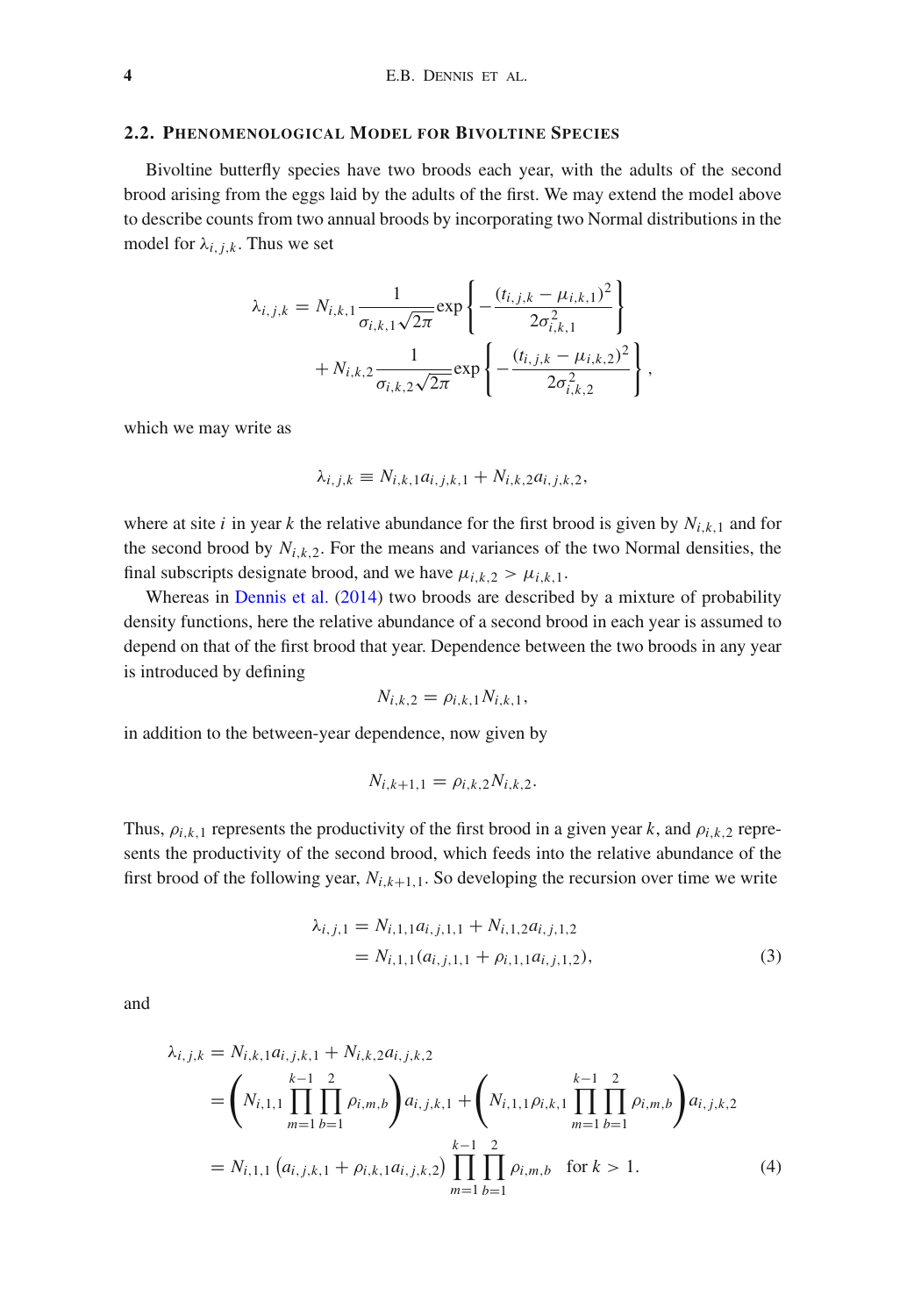The extension to multivoltine species with greater than two broods each year is immediate, though not greatly applicable to the UK species. The new development for bivoltine/ multivoltine species is naturally based on the fact that the relative size of a given brood depends on the productivity of the previous brood. Notationally, we denote the phenomenological models by  $P_B$ , where *B* is the number of broods.

#### **2.3. MECHANISTIC AND STOPOVER MODELS**

<span id="page-5-0"></span>Relatively little is known regarding butterfly survival, and what is known results from local short-term mark-recapture programmes, which are expensive. To build survival into our models we introduce additional parameters, the emergence times of adults, which are typically unknown and of interest in their own right as indicators of phenological change in a specific, key point in a species' life-cycle. We do this as follows.

Suppose first of all that there is only one brood, and a site abundance  $N_{i,k}$  for site *i* and year *k*. In order to describe the emergence times we introduce parameters  $\beta_{i,d-1,k}$ , which describe the proportions of *Ni*,*<sup>k</sup>* emerging at site *i* and just prior to visit *d* in year *k*. The expected number of individuals at site *i* at time  $t_{i,j,k}$  in year *k* is given as

$$
\lambda_{i,j,k} = N_{i,k} a_{i,j,k} = N_{i,k} \left\{ \sum_{d=1}^{j} \beta_{i,d-1,k} \left( \prod_{m=d}^{j-1} \phi_{i,m,k} \right) \right\},
$$
 (5)

where the index  $d = 1, \ldots, j$  indicates the possible times of emergence for an individual detected on visit *j*. The parameters  $\beta_{i,d-1,k}$  describe the proportions of  $N_{i,k}$ emerging at site *i* and visit *d* in year *k*, such that  $\sum_{d=1}^{T} \beta_{i,d-1,k} = 1$ , for each site *i* and year *k*. We define  $\phi_{i,m,k}$  as the probability that an individual that is present at site *i* at visit *m* in year *k*, will remain at that site until visit  $m + 1$ . So for example,  $\lambda_{i,3,k} = N_{i,k} \left( \beta_{i,0,k} \phi_{i,1,k} \phi_{i,2,k} + \beta_{i,1,k} \phi_{i,2,k} + \beta_{i,2,k} \right).$ 

In order that the emergence parameters have the right type of shape we can set

<span id="page-5-1"></span>
$$
\beta_{i,d-1,k} = F_{i,k}(t_{i,d,k}) - F_{i,k}(t_{i,d,k} - 1),
$$
\n(6)

where  $F_{i,k}(t_{i,d,k}) = P(X \le t_{i,d,k})$  for  $X \sim N(\mu_{i,k}, \sigma_{i,k}^2)$ , where  $\mu_{i,k}$  is the mean date of emergence and  $\sigma_{i,k}^2$  is the associated variance. For each *i*, *k*,  $\beta_{i,0,k} = F_{i,k}(1)$  and  $\beta_{i,T-1,k} =$  $1 - F_{i,k}(T - 1).$ 

This is a simple stopover model, proposed for butterfly data by [Matechou et al.](#page-19-5) [\(2014\)](#page-19-5); see also [Dennis et al.](#page-19-6) [\(2014](#page-19-6)). Stopover models are used in describing data on migrating birds, which rest and feed during their journey at particular stopover sites where observations take place. Typically, the resulting counts, graphed over time, reflect successive waves of birds arriving, staying and then leaving. [Matechou et al.](#page-19-5) [\(2014\)](#page-19-5) observe that this is the same pattern seen when adult butterflies are counted within a season, with for example bivoltine species analogous to two waves of birds observed at a stopover site.

In [Matechou et al.](#page-19-5) [\(2014](#page-19-5)), the above model is extended to account for multivoltine data, and the expression of Eq. [\(6\)](#page-4-1) then becomes a mixture of terms, each of which is an area under an appropriate probability density function. In the multivoltine case, we need a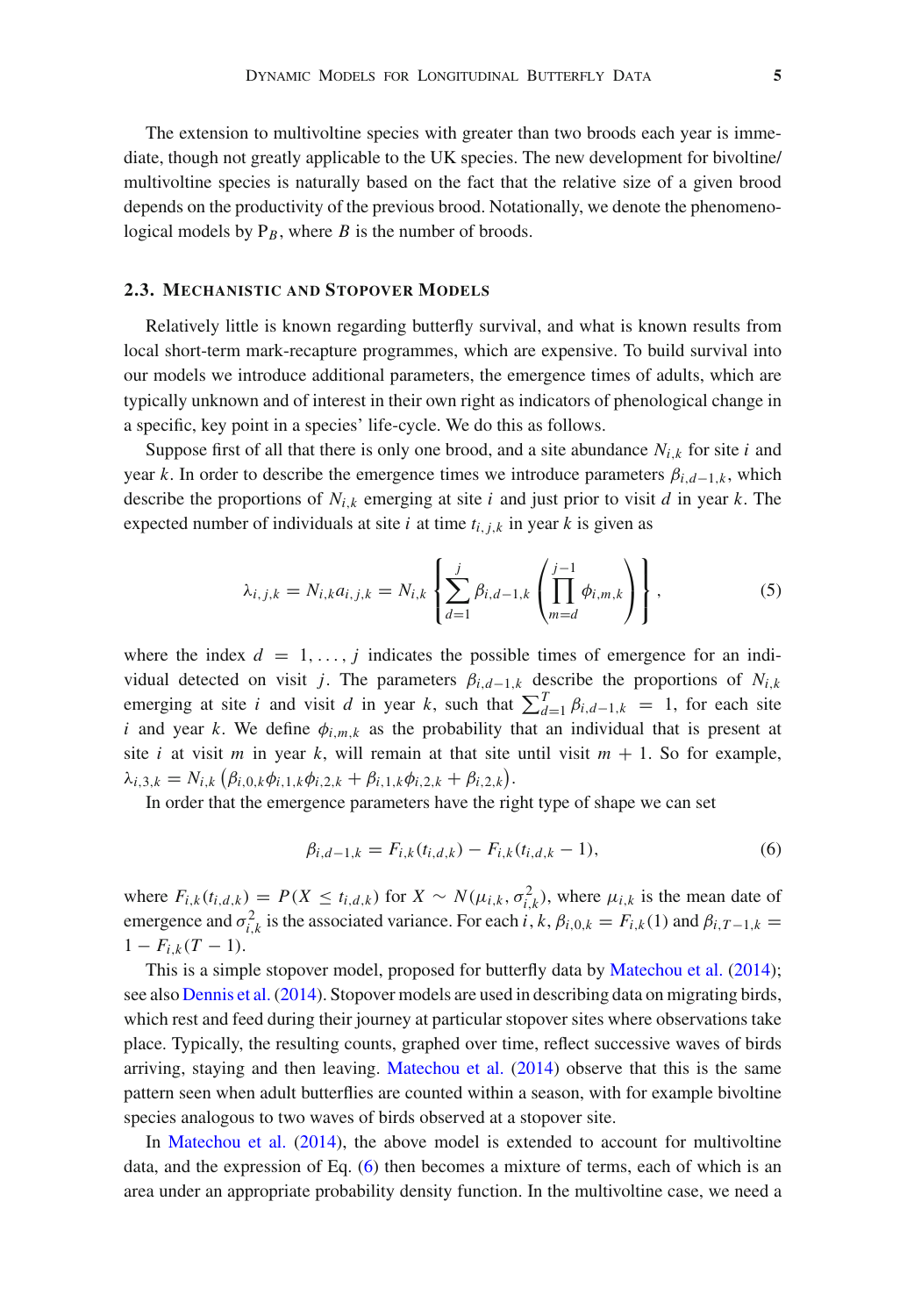different dynamic mechanistic model, in order to allow for the abundance of one brood to feed into that of a succeeding brood, during the same year.

<span id="page-6-0"></span>In the univoltine dynamic stopover model, the recursions of Eq. [\(2\)](#page-2-0) apply, but now with the different specification of  ${a_{i,j,k}}$  provided by Eq. [\(5\)](#page-4-2). For the multivoltine case in the dynamic mechanistic model, we assign a separate site abundance to each brood in a year. Thus, we assume the two broods for bivoltine species to be separate such that, for site *i*, visit *j* and brood *b*, in year *k*, we extend Eq. [\(5\)](#page-4-2) to give

$$
a_{i,j,k,b} = \sum_{d=1}^{j} \beta_{i,d-1,k,b} \left( \prod_{m=d}^{j-1} \phi_{i,d,k,b} \right), \text{ for } b = 1, 2,
$$
 (7)

where we define  $\{\phi_{i,d,k,b}\}$  as the appropriate survival probabilities of an individual from one visit to the next, which are now estimated separately for each brood. This development is an extension of that in the original specification of [Matechou et al.](#page-19-5) [\(2014](#page-19-5)). For brood *b*, the parameters  $\{\beta_{i,d-1,k,b}\}$  describe the proportions of  $N_{i,k,b}$  arriving at visit *d*, and are modelled here using Normal distributions, so that

$$
\beta_{i,d-1,k,b} = F_{i,k,b}(t_{i,d,k}) - F_{i,k,b}(t_{i,d,k}-1),
$$

<span id="page-6-1"></span>where  $F_{i,k,b}(t_{i,d,k}) = \Pr(X \le t_{i,d,k})$ , for  $X \sim N(\mu_{i,k,b}, \sigma_{i,k,b}^2)$ , and  $\mu_{i,k,b}$  is the appropriate mean date of emergence of adults for brood *b* and  $\sigma_{i,k,b}^2$  is the corresponding variance. For each i, k, and b,  $\beta_{i,0,k,b} = F_{i,k,b}(1)$  and  $\beta_{i,T-1,k,b} = 1 - F_{i,k,b}(T-1)$ . The recursions of Eqs. [\(3\)](#page-3-0) and [\(4\)](#page-3-1) then apply, but now with the new specification of  ${a_{i,j,k,b}}$  from Eq. [\(7\)](#page-5-0). Notationally, we specify the dynamic mechanistic model by  $M_B$ , where  $B$  is the number of broods.

#### **2.4. CONCENTRATED LIKELIHOOD**

We fit models to data by maximum likelihood. As in [Dennis et al.](#page-19-6) [\(2014](#page-19-6)), the number of parameters in the likelihood can be reduced by *S*, using a concentrated likelihood approach. *S* is typically large for these models and so computational efficiency is substantially increased. We consider first the univoltine case. Using Eq. [\(2\)](#page-2-0), apart from an additive constant, the loglikelihood for site *i* may be written as

<span id="page-6-2"></span>
$$
\ell_{i} = \text{Log}(L_{i}) = \sum_{j=1}^{T} \left[ -N_{i,1}a_{i,j,1} + y_{i,j,1}\log(N_{i,1}a_{i,j,1}) + \sum_{k=2}^{Y} \left\{ -N_{i,1}a_{i,j,1} \prod_{m=1}^{k-1} \rho_{i,m} + y_{i,j,k}\log\left(N_{i,1}a_{i,j,k} \prod_{m=1}^{k-1} \rho_{i,m}\right) \right\} \right].
$$
 (8)

<span id="page-6-3"></span>For the data from all sites, the log-likelihood is  $\ell = \sum_{i=1}^{S} \ell_i$ . Using Eq. [\(8\)](#page-5-1) we obtain

$$
\frac{\partial \ell}{\partial N_{i,1}} = \sum_{j=1}^T \left\{ -a_{i,j,1} + \frac{y_{i,j,1}}{N_{i,1}} + \sum_{k=2}^Y \left( -a_{i,j,1} \prod_{m=1}^{k-1} \rho_{i,m} + \frac{y_{i,j,k}}{N_{i,1}} \right) \right\},\,
$$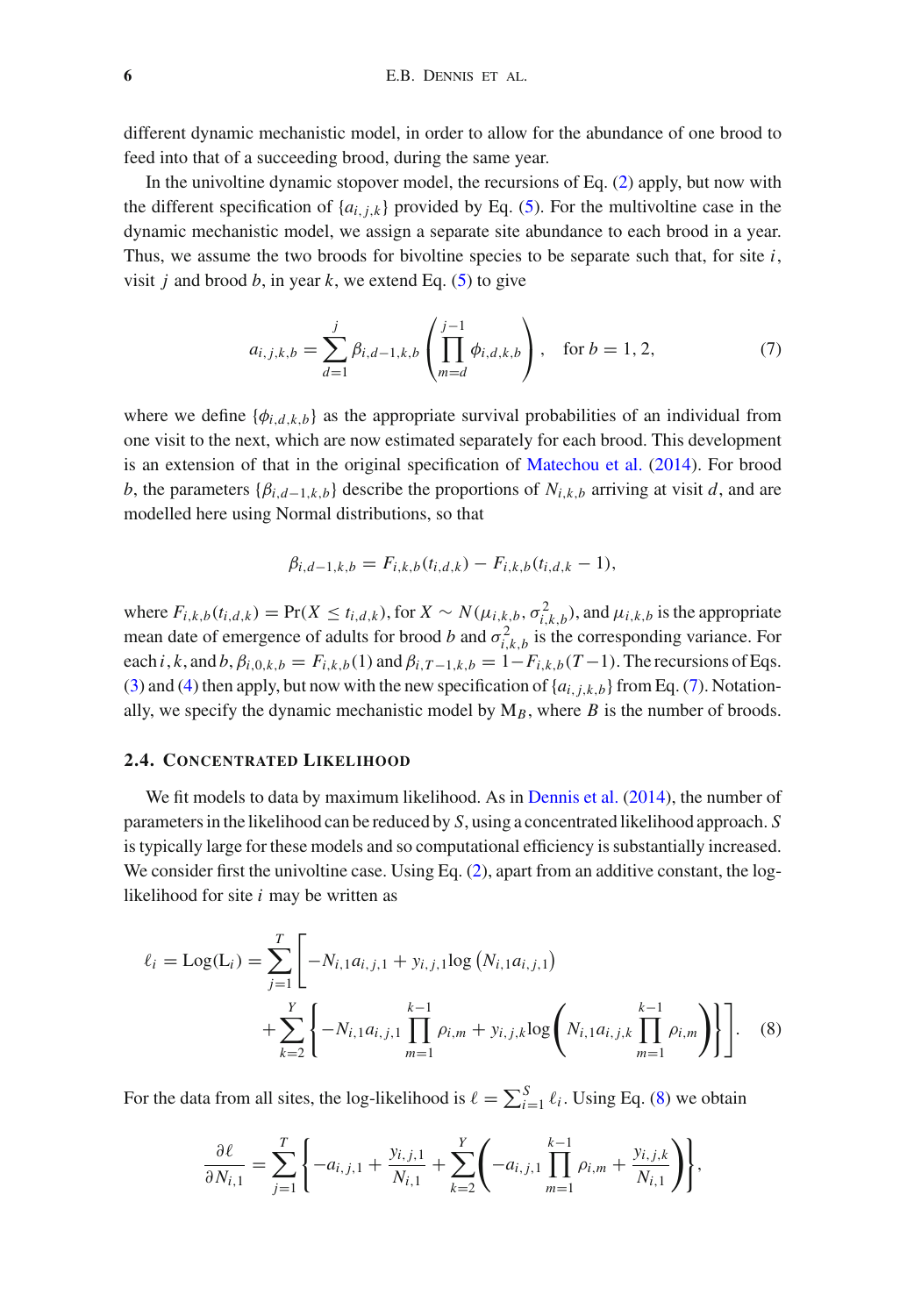and equating to zero we find

$$
N_{i,1} = \sum_{j=1}^{T} \frac{\sum_{k=1}^{Y} y_{i,j,k}}{a_{i,j,1} + \sum_{k=2}^{Y} a_{i,j,k} \prod_{m=1}^{k-1} \rho_{i,m}}.
$$
(9)

We note how  $N_{i,1}$  is a weighted sum over visits of totals at site *i* across years. Thus, despite an apparent strong dependence of  $\{N_{i,k}\}$  on  $\{N_{i,1}\}$  in [\(2\)](#page-2-0), this is only a consequence of the deterministic links between the  $\{N_{i,k}\}\$ , and all data contribute to the estimation of  $\{N_{i,1}\}\$ , and hence  $\{N_{i,k}\}$ . Substitution of the expressions for  $\{N_{i,1}\}$  from [\(9\)](#page-6-0) in [\(8\)](#page-5-1) results in a concentrated likelihood, which is maximised with respect to only the parameters associated with  $\rho$  and **a** (which contain the elements of  $\mu$  and  $\sigma$ ). Estimation of  $\{N_{i,1}\}\$ is then made by substituting estimates of  $\{a_{i,j,k}\}$  and  $\{\rho_{i,m}\}$  into [\(9\)](#page-6-0). The above approach holds for both phenomenological and mechanistic models.

<span id="page-7-0"></span>The concentrated likelihood for the bivoltine case is given similarly in the appendix. We maximise the concentrated likelihoods using the  $\phi$ ptim function in R [\(R Core Team 2015\)](#page-19-9), with the limited-memory BFGS algorithm [\(Byrd et al. 1995\)](#page-18-4). Associated R code for the dynamic models is provided in the Supplementary Material.

#### **2.5. ANNUAL INDEX OF ABUNDANCE**

In the following, we write  $\widehat{\theta}$  for the maximum-likelihood estimate of  $\theta$ , for any parameter  $\theta$ . The averages of the relative site abundance estimates, for each year  $k$ , are used to create an index of abundance  $G_k$  for year  $k$ . For a univoltine species, we set

$$
G_k = \frac{1}{S} \sum_{i=1}^{S} \widehat{N}_{i,k} = \begin{cases} \frac{1}{S} \sum_{i=1}^{S} \widehat{N}_{i,1} & \text{if } k = 1\\ \frac{1}{S} \sum_{i=1}^{S} \left( \widehat{N}_{i,1} \prod_{m=1}^{k-1} \widehat{\rho}_{i,m} \right) & \text{if } k > 1, \end{cases}
$$
(10)

for  $k = 1, \ldots, Y$ , from equations [\(2\)](#page-2-0). Similarly for the bivoltine case, we estimate an index  $G_{k,b}$  for each brood,  $b = 1, 2$ , as

$$
G_{k,1} = \frac{1}{S} \sum_{i=1}^{S} \widehat{N}_{i,k,1} = \begin{cases} \frac{1}{S} \sum_{i=1}^{S} \widehat{N}_{i,1,1} & \text{if } k=1\\ \frac{1}{S} \sum_{i=1}^{S} \left( \widehat{N}_{i,1,1} \prod_{m=1}^{k-1} \prod_{b=1}^{2} \widehat{\rho}_{i,m,b} \right) & \text{if } k>1, \end{cases} \tag{11}
$$

and

$$
G_{k,2} = \frac{1}{S} \sum_{i=1}^{S} \widehat{N}_{i,k,2} = \begin{cases} \frac{1}{S} \sum_{i=1}^{S} \widehat{N}_{i,1,1} \widehat{\rho}_{i,k,1} & \text{if } k = 1\\ \frac{1}{S} \sum_{i=1}^{S} \left( \widehat{N}_{i,1,1} \widehat{\rho}_{i,k,1} \prod_{m=1}^{k-1} \prod_{b=1}^{2} \widehat{\rho}_{i,m,b} \right) & \text{if } k > 1, \end{cases}
$$
(12)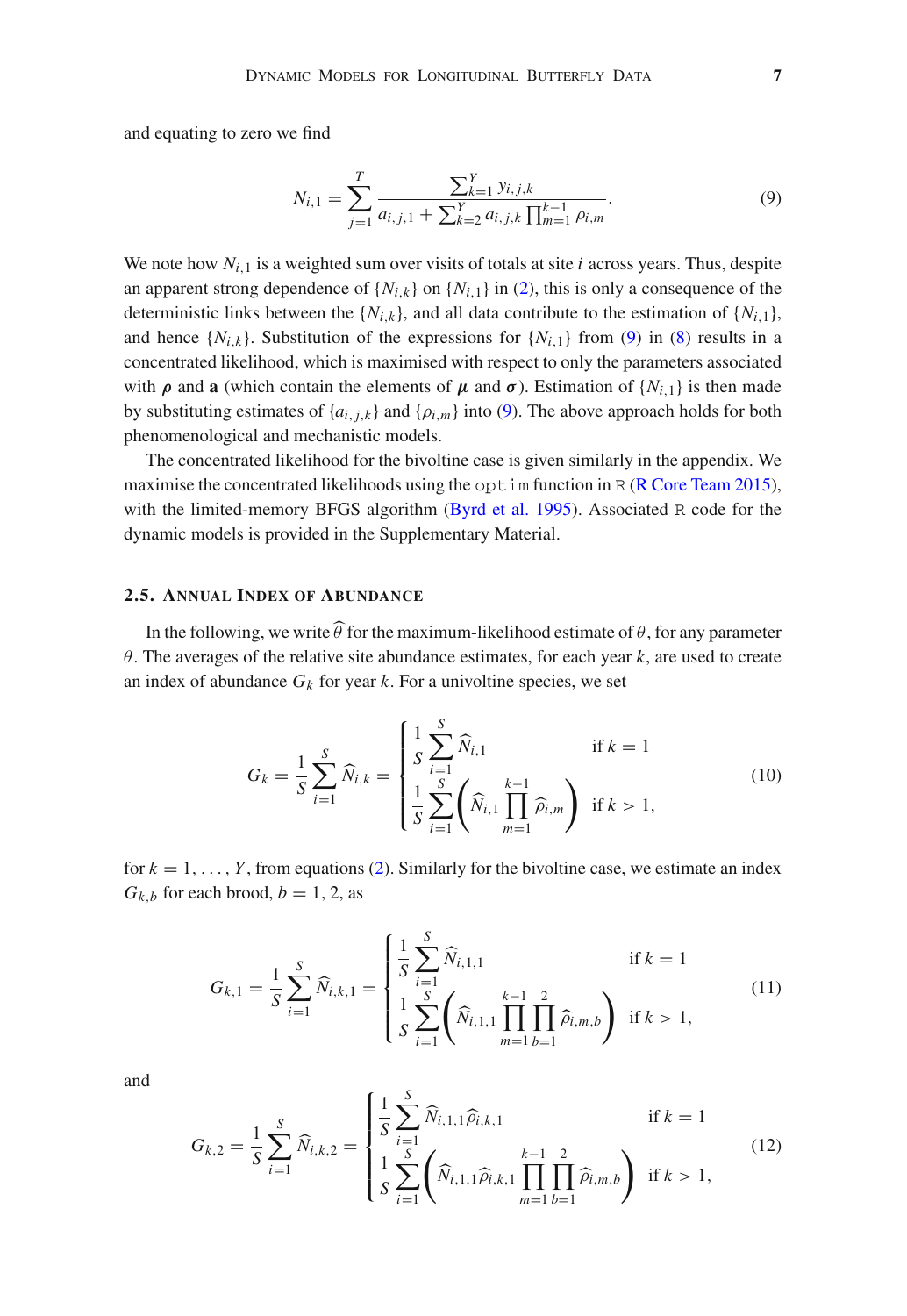for  $k = 1, \ldots, Y$ , making use of the recursions demonstrated in Eqs. [\(3\)](#page-3-0) and [\(4\)](#page-3-1). The separate brood indices can be added to produce a single, annual index but there is potentially great ecological benefit in maintaining them separately, as each corresponds to different times of year and may be driven by different environmental factors.

Once indices are formed they are plotted against year, and we shall see examples in Sect. [3.](#page-8-0) Standard errors for the indices can be obtained via bootstrapping, as for other methods [\(Dennis et al. 2013](#page-18-2); [Dennis et al. 2014\)](#page-19-6). Error bars are not presented here for clarity, but in general the differences between the indices derived from the dynamic models and alternative methods (which we explore in the next section) are smaller than the size of the errors.

#### <span id="page-8-0"></span>**2.6. APPLICATION**

We apply the dynamic models to national monitoring scheme data for a subset of UK butterfly species. The UK Butterfly Monitoring Scheme (UKBMS) is the primary source of count data for UK butterflies. The scheme relies on recorders who count butterflies under favourable conditions each week between early April and late September, the main period for butterfly activity. This results in a maximum of  $T = 26$  each year, though typically not all of the 26 designated visits are made, so the data do not need to be equally spaced. The UKBMS has grown gradually since it began in 1976 to over 1100 sites monitored in 2012 [\(Botham et al. 2013](#page-18-5)). Population trends are typically calculated annually for 56 of the 59 butterfly species regularly found in the UK.

Many [studies of UKBMS data involve application to a single illustrative species \(](#page-19-5)Matechou et al. [2014;](#page-19-5) [Pagel et al. 2014](#page-19-7)). We demonstrate the dynamic models with application to a sample of representative, taxonomically and ecologically diverse species. Six univoltine and five bivoltine species were selected, with varying range size, habitat requirements and phenologies, although very scarce, habitat-specialist species, which generally have limited data, were not considered in this analysis. Each model was fitted to data for 1978–2011. The UK butterfly transect data used in this study are archived by the UKBMS [\(http://www.](http://www.ukbms.org) [ukbms.org\)](http://www.ukbms.org).

Sites at which the species of interest was never recorded or at which monitoring was undertaken for fewer than five years were excluded from this analysis. For illustration, a subset of 100 monitored sites was randomly selected for each species, with the exception of Holly Blue, for which a sample of up to 200 sites was instead taken, since using only 100 sites produced bias in the estimates of productivity.

We illustrate the performance of the dynamic models in terms of abundance indices, productivity, survival and phenology. Additional figures and tables are given in Appendix S1 of the Supplementary Material. This will be done for the samples of the univoltine and bivoltine species, with and without the addition of covariates. Where parameters were assumed to be constant spatially the subscript for site, *i*, is omitted. In models for bivoltine species, we let  $\mu_2 = \mu_1 + \mu_d$ , where  $\mu_1 \ge 0$  and  $\mu_d > 0$ , to ensure that  $\mu_2 > \mu_1$ .

The covariates we select are northing and measures of temperature. They were chosen to demonstrate the potential of the models, and may not be optimal. All covariates were standardised to have zero mean and unit variance. We use monthly mean and minimum Central England Temperature data [\(Parker et al. 1992](#page-19-10)).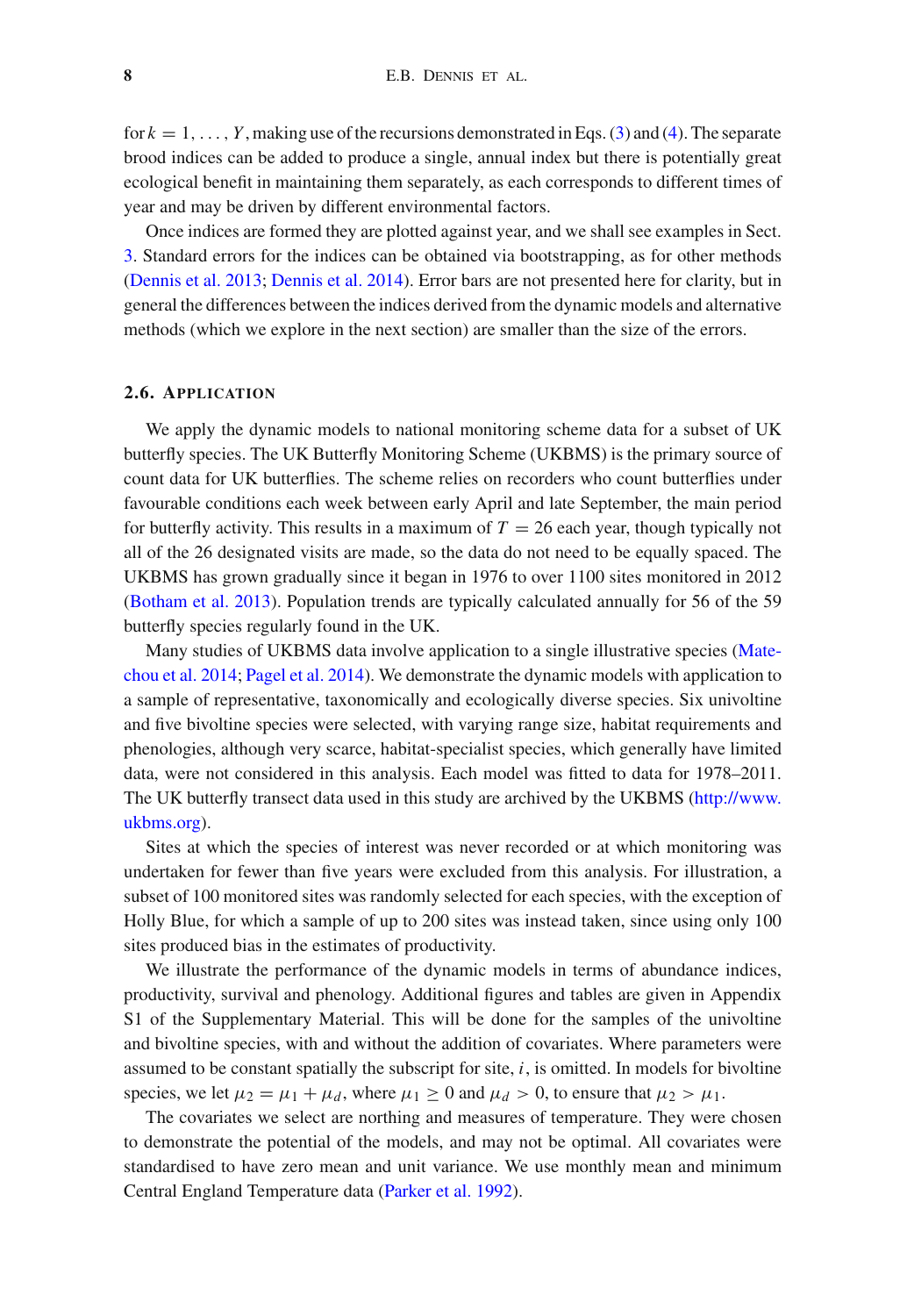The average minimum daily temperature during October–March was used as a covariate for overwinter productivity. For bivoltine species, the mean temperature within the flight period of the first brood was used to describe productivity of the first brood. Productivities, which are necessarily positive, were regressed on the log scale. Survival in mechanistic models was logistically regressed on mean temperature within the flight period of the brood of interest. Scientific names and approximate flight periods for the species studied are provided in Table S1.1, and the latter were used to indicate the relevant temperature covariates. Due to interest in the possible effect of covariates on estimates of survival, we primarily use mechanistic models when covariates are employed and phenomenological models otherwise, however alternatives are also possible.

#### **3. RESULTS**

#### **3.1. INDICES**

Indices of abundance are derived from estimates of annual productivity and estimates of initial abundance from the dynamic model, as described in Sect. [2.5.](#page-6-1) Here  $\mu$  and  $\sigma$  have been considered constant, although varying these between years provides useful information and we shall see examples of this later, but it had no distinguishable effect on indices of abundance. We compare relative abundance indices for model  $P_1$  and an approach with GAM-based models for seasonal patterns, currently adopted by the UKBMS and described by [Dennis et al.](#page-18-2) [\(2013\)](#page-18-2). To compare the different indices, each index was standardised to have zero mean and unit variance. An additional comparison with the generalised abundance index (GAI) approach [\(Dennis et al. 2014](#page-19-6)) and consideration of goodness-of-fit are given in Appendix S2 of the Supplementary Material.

The fitted phenomenological dynamic models discussed in the context of indices have 35 and 71 parameters for  $B = 1, 2$ , respectively. Given that  $Y = 34$ , in the univoltine case there are 33 annual estimates  $\rho_k$ , as well as  $\mu$  and  $\sigma$ , and in the bivoltine case, there are 34 parameters  $\rho_{k,1}$  and 33 parameters  $\rho_{k,2}$ , in addition to  $\mu_1$ ,  $\mu_d$ ,  $\sigma_1$  and  $\sigma_2$ .

Figure [1a](#page-9-0) gives a comparison between annual indices of abundance for six univoltine species. There is a good agreement between the indices resulting from the dynamic model and the standard GAM approach [\(Dennis et al. 2013\)](#page-18-2). By estimating an index for each brood (Eqs. [11](#page-6-2) and [12\)](#page-6-3), dynamic models  $P_2$  allow us to add more information to indices for bivoltine species, which we illustrate in two different ways in Figs. [2a](#page-10-0) and S1.1. We see how the dynamic model allows us to elaborate the indices produced by the GAM approach, by providing a separate index for each brood in the bivoltine case. This could, for example, reveal differing trends between broods.

For model verification, Appendix S3 of the Supplementary Material summarises the results of applying the dynamic models to simulated data.

#### <span id="page-9-0"></span>**3.2. PRODUCTIVITY**

Figure [1b](#page-9-0) presents estimates of productivity for the univoltine species, from fitting model  $P_1$ . Values of  $\rho_k$  greater than unity indicate growth compared to the previous year, and values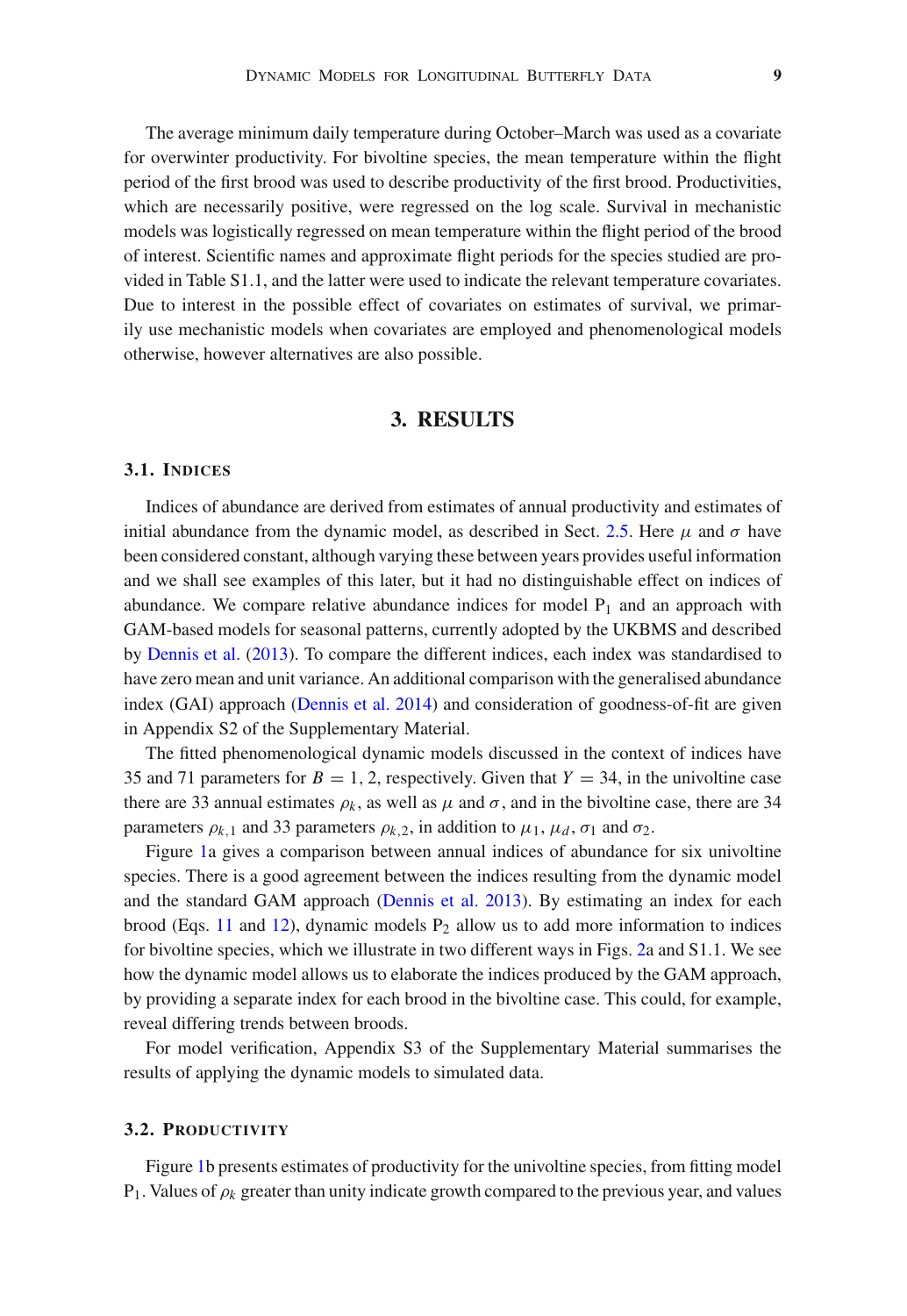

<span id="page-10-0"></span>Figure 1. **a** Relative abundance indices for each univoltine species from model P1 (*black, open circles, solid lines*) and the GAM approach (*red, open triangles, dashed lines*) and **b** annual estimates of productivity, ρ*k* , from model  $P_1$ , which was fitted to estimate  $\rho_k$  across sites for each year. The horizontal *dashed line* separates productivities above/below unity, corresponding to growth/decline compared to the previous year. *Dotted lines* represent 95 % confidence intervals for productivity (Color figure online).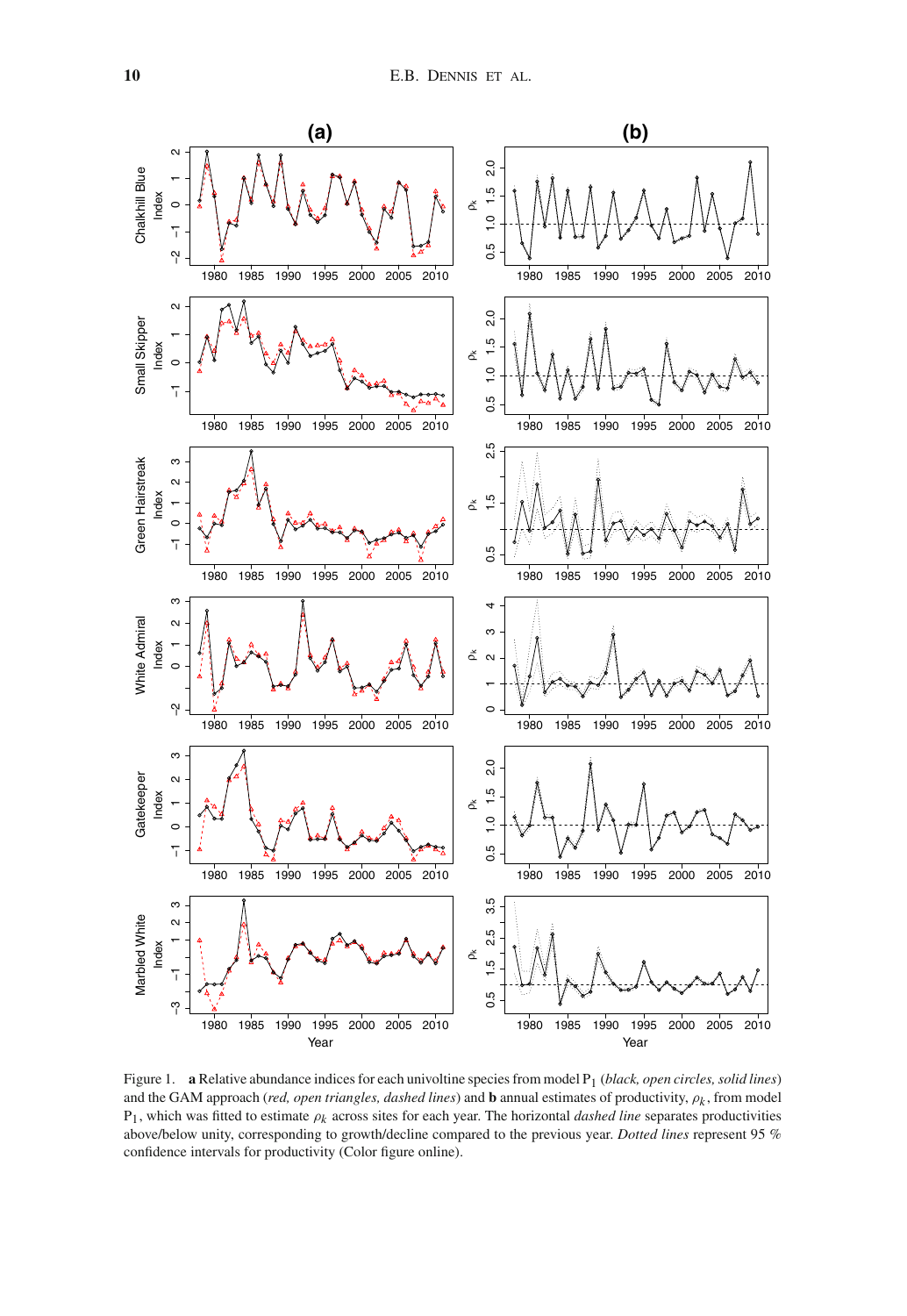

<span id="page-11-0"></span>Figure 2. **a** Relative abundance indices for each bivoltine species for the first (*black, open circles, solid lines*) and second (*blue, closed diamonds, solid lines*) broods from model P2 and the GAM approach (*red, open triangles, dashed lines*) and **b** annual estimates of productivity for the first (ρ*k*,1, *black, open circles*) and second (ρ*k*,2, *blue, closed diamonds*) brood from model  $P_2$ , which was fitted to estimate  $\rho_{k,b}$  across sites for each brood and year. The *horizontal dashed line* separates productivities above/below unity, corresponding to growth/decline compared to the previous brood (Color figure online).

less than unity indicate decline. Hence as anticipated we see a tendency for productivities less than unity for species in decline, such as Small Skipper in recent years, while for Marbled White productivities tend to be above unity during the initial period of growth, followed by recent fluctuations about unity, when the population appears to be relatively stable.

Figure [2b](#page-10-0) presents estimated productivities for each brood for five bivoltine species, using model P2. Values above/below unity represent growth/decline relative to the previous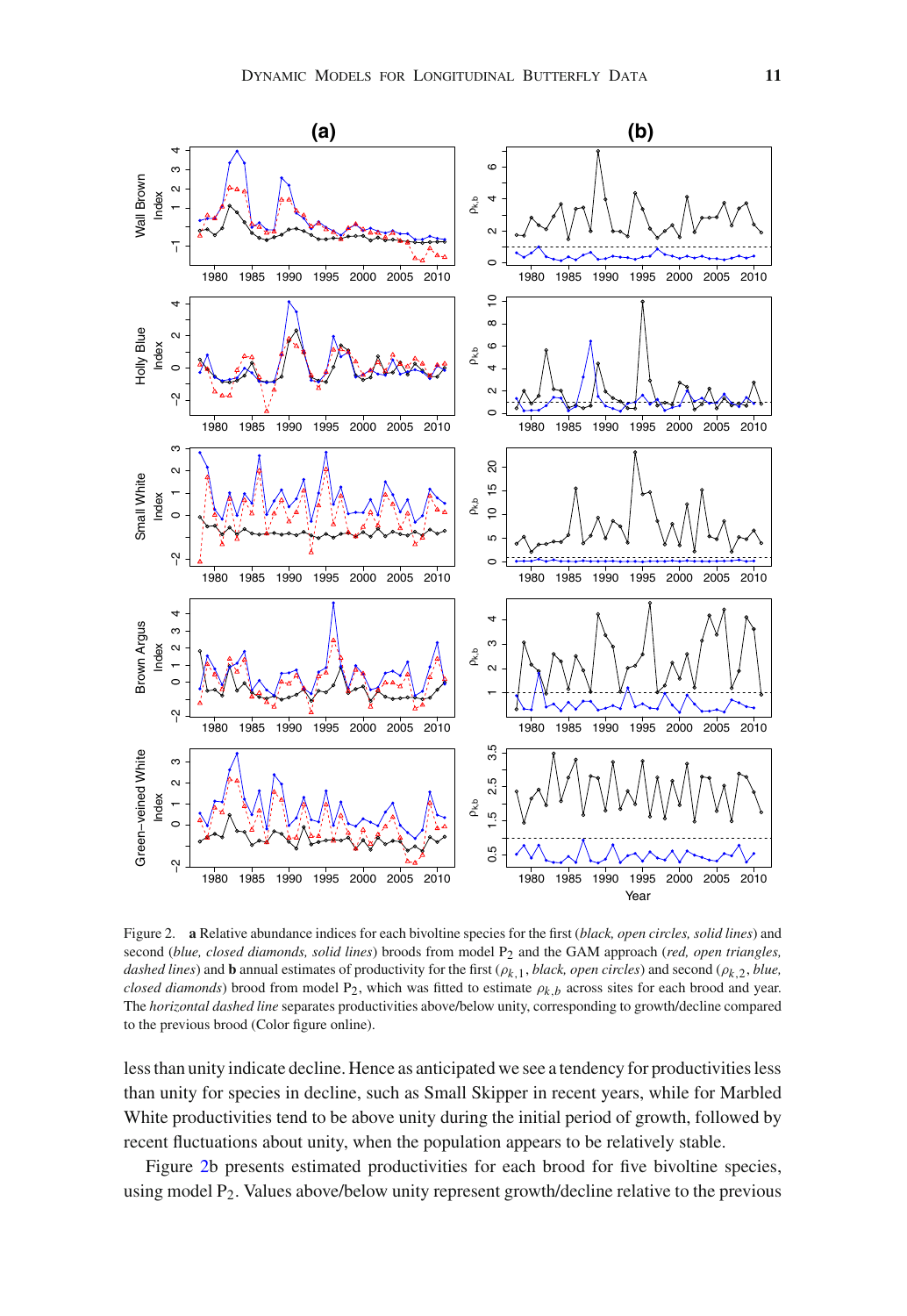<span id="page-12-0"></span>brood. In Figure S1.2, we see how the productivities reflect the relative sizes of the fitted seasonal curves, for which the average over the series is shown (standardised to sum to unity). The relative sizes of the broods will actually vary with productivity each year.

Figure [3](#page-12-0) shows the results of including covariates in the dynamic models, in this case for model M<sub>1</sub> with  $\rho_{i,k}$  and  $\phi_{i,k}$  (which we revisit in Sect. [3.3\)](#page-11-0) varying with temperature and northing. It is interesting that with the exception of Gatekeeper, higher productivity is significantly associated with cooler winters and in all cases with more Northerly latitudes (regression coefficients and associated standard errors are presented in Table S1.2a).

Figure [4](#page-13-0) shows the effect of adding covariates for bivoltine species, in this case for model  $M_2$  with productivity varying with temperature and northing, and survival varying with temperature, which we discuss further in Sect. [3.3.](#page-11-0) As detailed in Sect. [2.6,](#page-7-0) firstbrood productivity was associated with the mean temperature during the first brood, and second-brood productivity with the minimum winter overwinter temperature. Associations of first-brood productivity,  $\rho_{i,k,1}$ , with northing and weather varied between species, and regression coefficients for the slope parameters were generally significant (Table S1.3a). The association of higher productivity with cooler winters shown for univoltine species is also found for the second brood of the bivoltine species, with the exception of Wall Brown and Holly Blue, which is a common garden visitor, unlike the other species which favour grasslands, as well as gardens in the case of Small White and Green-veined White.

Given an estimate of productivity for each year, if desired the geometric mean of the productivities over time may be used to provide a simple comparison between species.

#### **3.3. SURVIVAL**

The mechanistic models allow estimation of the survival probabilities,  $\phi$ , of butterflies, from which adult life expectancies (in weeks) can be estimated by  $1/(1 - \phi)$ , assuming that a species does not overwinter as an adult. Variation in life expectancy with temperature is displayed for univoltine species in Figure S1.3, and for bivoltine species in Figure S1.4, based on the models fitted with covariates in the previous section. Tables S1.2 and S1.3 show the parameter estimates and associated standard errors from the  $M_B$  models with covariates. For comparison, estimates are also included for the  $P_1$  and  $P_2$  models with covariates for  $\rho$ , which are not presented in the figures, but produce analogous estimates of the shared parameters. There are differences in  $\mu$  and  $\sigma$  since in the mechanistic model  $\mu$  represents the mean date of emergence which will be earlier than the mean flight date, and  $\sigma$  relates to the length of the period of emergence, which will be shorter than the length of the flight period in the P<sub>1</sub> model. The associated errors for  $\mu$  and  $\sigma$  are smaller for the P<sub>1</sub> than for the  $M_1$  model. For the bivoltine species, there is more variation in the estimates from  $P_2$ and  $M<sub>2</sub>$ . As in the univoltine case, standard errors from the phenomenological model tend to be smaller than those from the mechanistic model. The M*<sup>B</sup>* models with covariates have 8 and 14 parameters for  $B = 1, 2$ , respectively, compared to the  $P_B$  models with 5 and 10 parameters for  $B = 1, 2$ , respectively. In these cases, reduced precision is a consequence of greater model complexity.

For univoltine species, there was a significant negative association of life expectancy with higher average temperature during the flight period for four out of six species (Figure S1.3;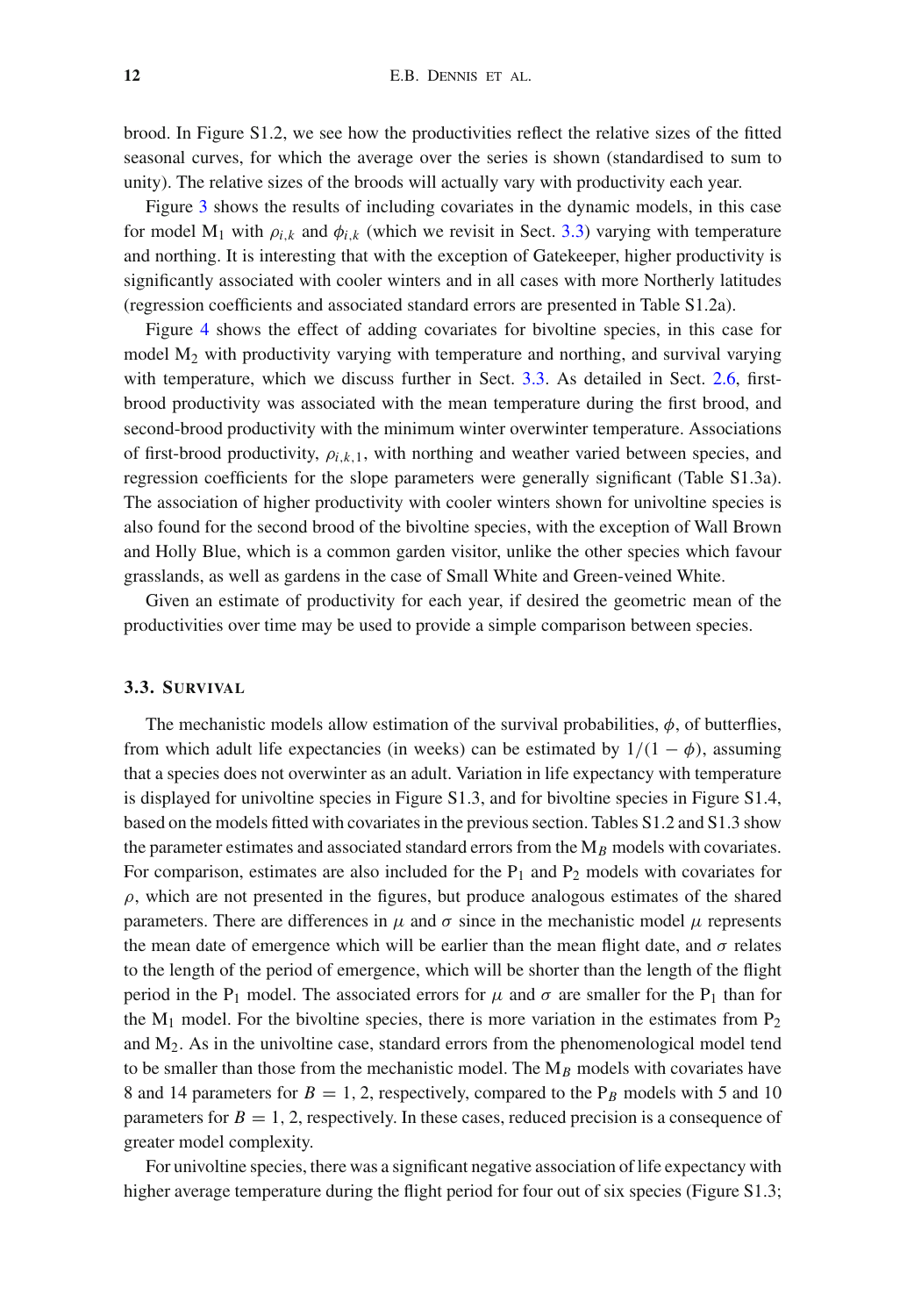<span id="page-13-0"></span>Figure 3. Predicted productivity with varying minimum overwinter temperature from model M<sub>1</sub>. Each *line* represents one of 25 equally spaced northing values within the species range (*red* at southern sites and *blue* at northern sites). Model M1 was fitted with productivity,  $\rho_{i,k}$ , and survival probability, φ*i*,*k* , regressed on temperature and northing (Color figure online).

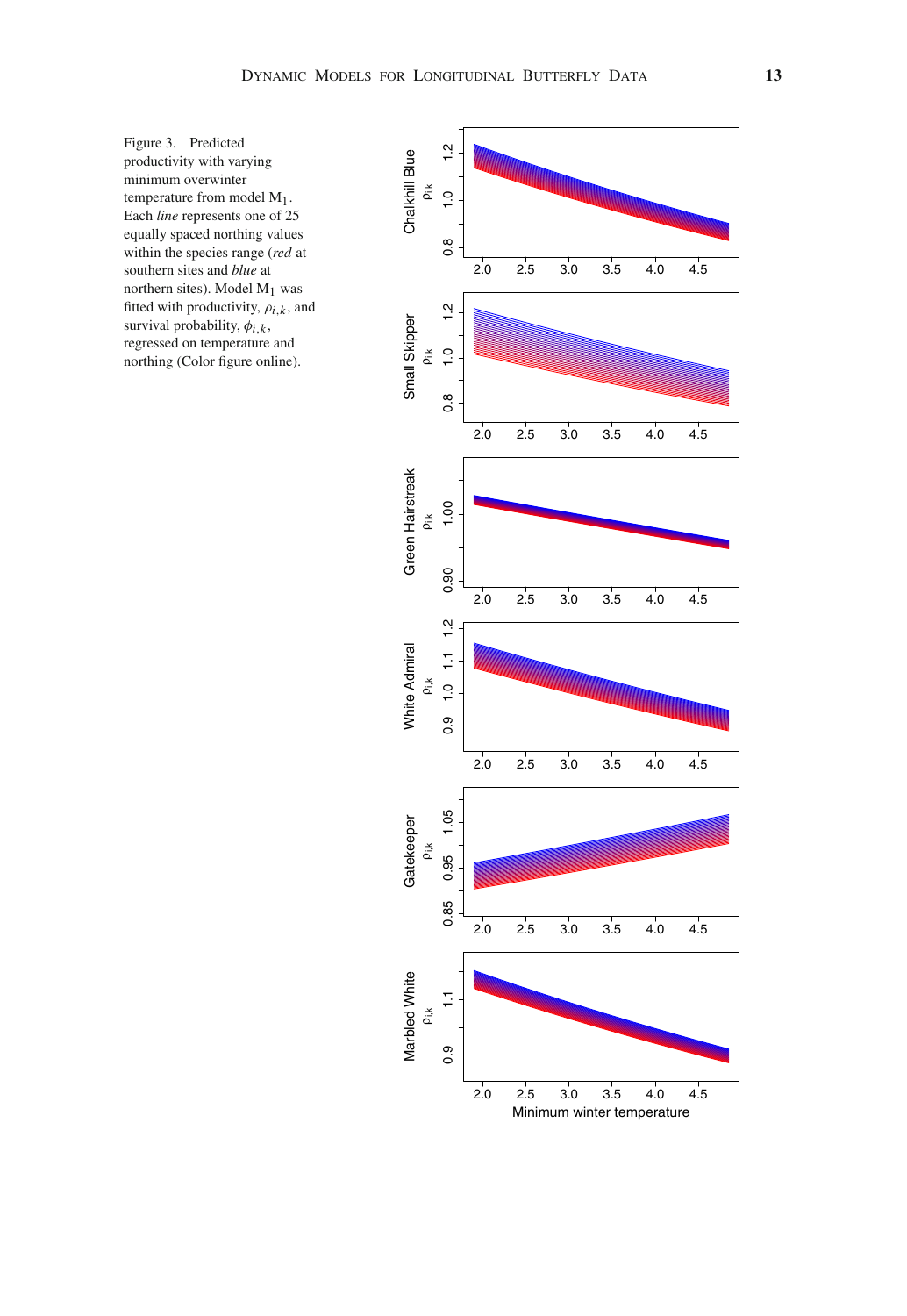

Figure 4. Predicted productivity with varying temperature from model M<sub>2</sub>. The mean temperature during the first brood, and the minimum overwinter temperature were used as covariates for productivity of the first and second brood, respectively. Each *line* represents one of 25 equally spaced Northing values within the species range (red at southern sites and blue at northern sites). Model M2 was fitted with productivity, ρ*i*,*k*,*b*, for each brood, *b* regressed on temperature and northing and survival probability, φ*i*,*k*,*b*, for each brood, *b*, regressed on temperature (Color figure online).

Table S1.2a). Four univoltine species indicated significantly greater survival at southerly sites. Standard errors in Table S1.2a) are generally small, but are large for two instances for Green Hairstreak, which exhibit flatness in the associated plots (Figs. [3,](#page-12-0) S1.3).

As for the associations of first-brood productivity with weather, in bivoltine species we find that the variation in first brood life expectancy with temperature differs between the species sampled, and slope estimates were only significant for three out of five species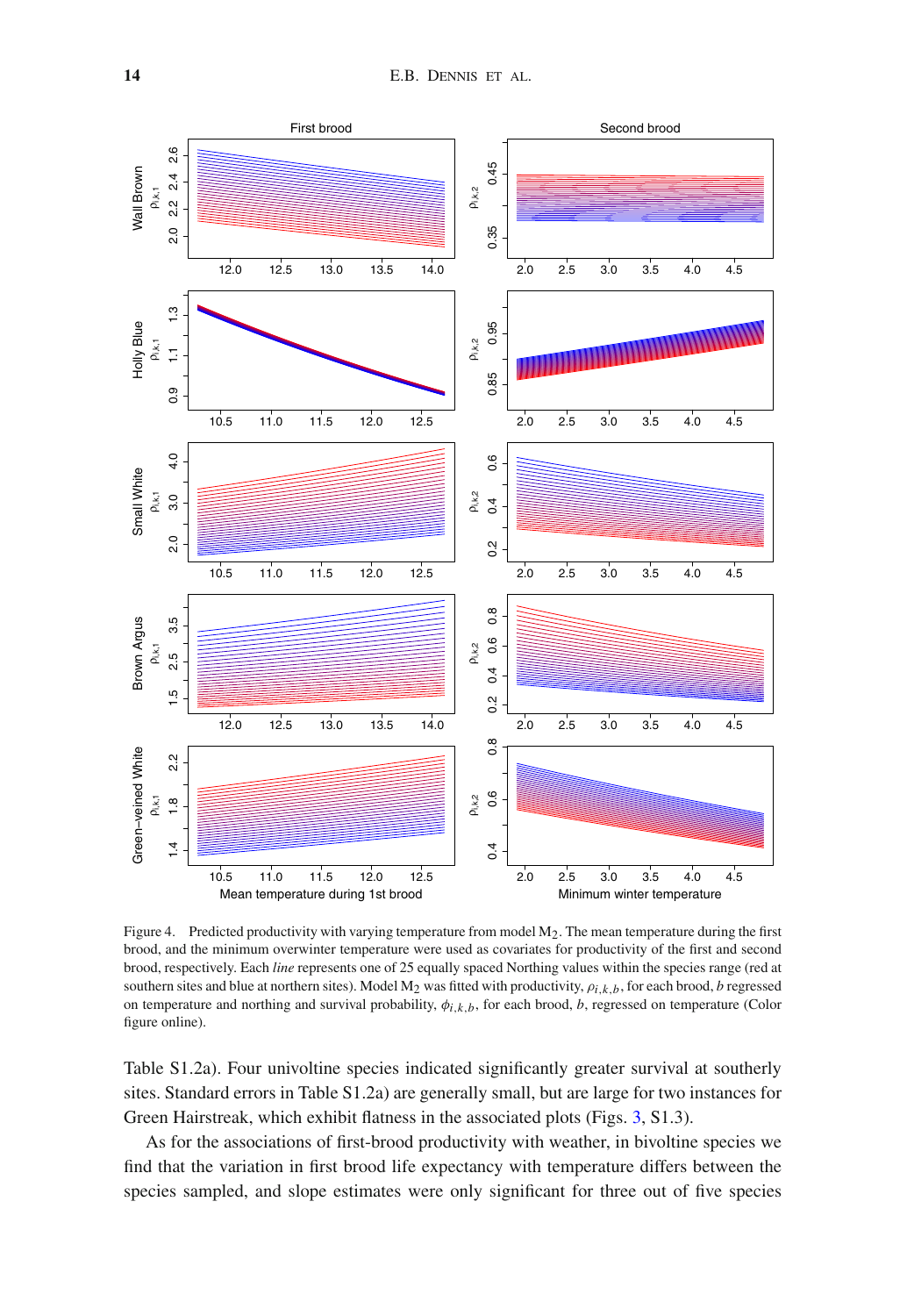(Table S1.3a). With the exception of Holly Blue, life expectancy for the second brood of the bivoltine species increased significantly with temperature. Fitting model  $M_2$  with covariates for northing and weather on  $\rho$  and  $\phi$  for each brood produced unrealistic estimates of lifespan for Brown Argus and Holly Blue, hence in Figure S1.4 we allow  $\phi$  in the M<sub>2</sub> model to vary with temperature and brood only. This requires further investigation, but is likely to be due to the relatively large number of parameters in model  $M_2$  and/or relatively small size of the sample. The corresponding standard errors for this model are sometimes large, for example, for Holly Blue (Table S1.3a).

#### **3.4. PHENOLOGY**

Here we demonstrate the potential to produce estimates of phenology using the dynamic models. The P<sub>1</sub> and P<sub>2</sub> models were fitted with  $\rho$ ,  $\mu$  and  $\sigma$  each varying with year. Hence the P<sub>1</sub> model requires 101 parameters to be estimated, corresponding to 33 parameters for  $\rho_k$  and 34 parameters each for  $\mu_k$  and  $\sigma_k$ . Similarly the P<sub>2</sub> model has 203 parameters: 34 for  $\rho_{k,1}$ , 33 for  $\rho_{k,2}$ , and 34 each for  $\mu_{k,1}$ ,  $\mu_{k,d}$ ,  $\sigma_{k,1}$  and  $\sigma_{k,2}$ . To identify potential phenological trends, the models were also fitted with the parameters of interest regressed upon year (indicated by blue lines), as in the models fitted to univoltine species for comparison with the GAI in Appendix S2 of the Supplementary Material. We perform simple linear regressions post model-fitting to identify potential trends between  $\mu$  and productivity  $\rho$ , where green lines indicate significant regressions ( $p$ -value  $<$  0.05).

Figure [5](#page-15-0) gives the mean and standard deviation of the flight periods for the univoltine species and corresponding figures for the bivoltine species are given in Figures S1.5 and S1.6. Figures [5a](#page-15-0) and S1.5 suggest that the mean flight period date,  $\mu$ , has advanced for all species a[nd broods, which is consistent with what is expected under climate change \(](#page-20-3)Sparks and Yates [1997;](#page-20-3) [Roy and Sparks 2000](#page-19-3)). From Figures [5b](#page-15-0) and S1.6 we see that the length of the fligh[t period has generally increased, also in agreement with previous findings \(](#page-19-3)Roy and Sparks [2000](#page-19-3)). Table S2.1 suggests significant increases in  $\sigma$  for 5 out of 6 univoltine species. The location of the fitted line for the Marbled White σ*<sup>k</sup>* in Figure [5b](#page-15-0) is due to the increase in sample size over time giving more weight to the later years. Figures S1.5 and S1.6 show a small number of outliers which require further investigation.

With the exception of Green Hairstreak, for the six univoltine species there was no clear relationship between μ*<sup>k</sup>* and ρ*<sup>k</sup>* (Figure S1.7). For Green Hairstreak, which emerges early in the season, lower productivities are associated with an earlier flight period, which may lead to declines if advances in phenology continue with changes in climate. For most of the five bivoltine species, significant patterns between the mean flight period for each generation and the associated productivity were not found (Figure S1.8). However for Brown Argus and Green-veined White, productivity of the second generation was lower when the mean flight period date of the second brood,  $\mu_{k,2}$ , was advanced.

<span id="page-15-0"></span>These results show that the dynamic models predict phenological changes consistent with expected patterns. The dynamic models allow for improved estimates of phenology to be studied in combination with demographic parameters, to reveal potential novel insights. Changes in phenology may also be modelled using the mechanistic models, in order to separate changes in emergence time from changes in survival.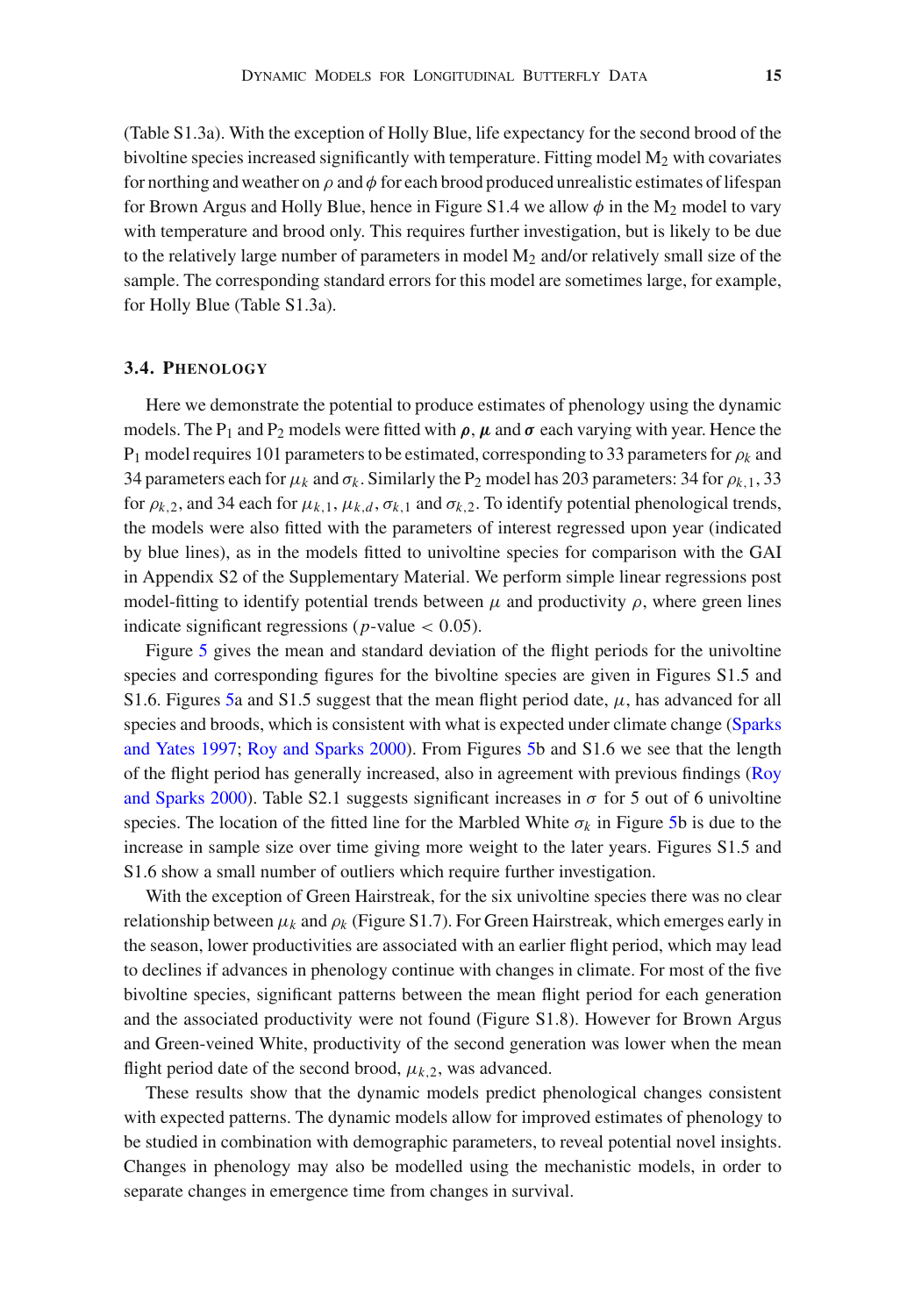

Figure 5. Annual estimates of **a**  $\mu_k$  and **b**  $\sigma_k$  from model P<sub>1</sub>, which was fitted to estimate  $\rho_k$ ,  $\mu_k$  and  $\sigma_k$  across sites for each year. *Blue lines* indicate fitting log-linear regressions on year for μ and σ, as in Table S2.1a) (Color figure online).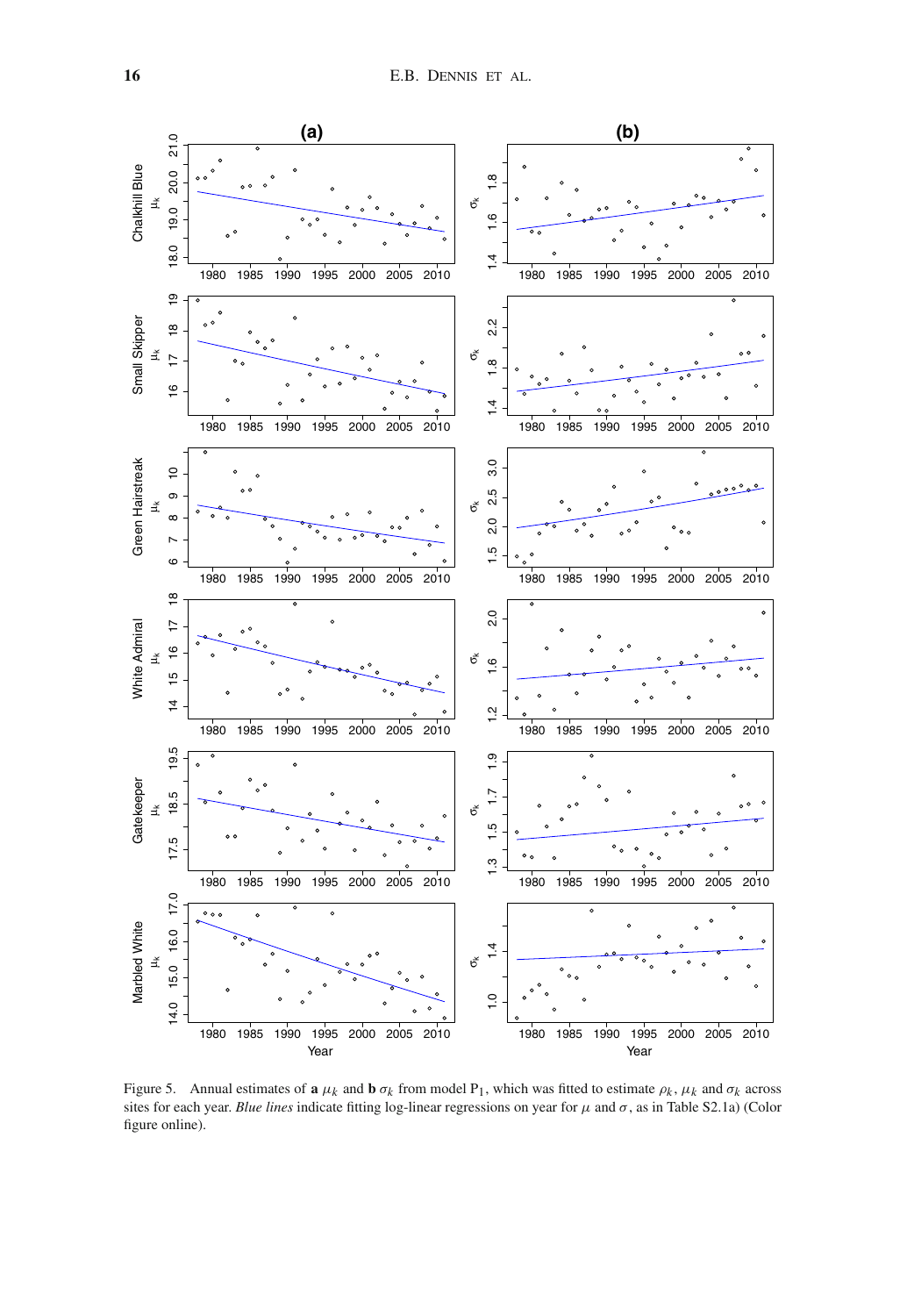#### **4. DISCUSSION**

The dynamic model framework allows novel investigation of the drivers of fluctuations in abundance and provides a basis that can be adapted to both the study species and research aim. We have presented only a preliminary application. The methods of [Dennis et al.](#page-19-6) [\(2014\)](#page-19-6), which model data for each year separately, may be better suited for estimating indices of abundances efficiently (see Table S2.1), whereas dynamic models provide additional information of value for understanding demography. However, the agreement of the indices obtained from the different methods provides confidence that the dynamic models are performing correctly, and that for multivoltine species indices may be derived separately for each brood.

For the majority of the sample species, higher overwinter productivity was associated with cooler winters, which may act to reduce the impact of pathogens. Variability in lifespan and first brood productivity of bivoltine species differed more between species. Given that species have different life-histories, further research may look for trait-based variation, for example overwintering stage: egg, larva, chrysalis or adult, all of which may be affected most severely by different environmental factors. For example, [Diamond et al.](#page-19-11) [\(2011\)](#page-19-11) explored relationships between changes in date of first appearance and species' traits.

Further work is needed to explore the relevant covariates driving changes in productivity, survival and phenology. Spatial covariates such as habitat/land-cover may describe additional variation in the parameters. Inclusion of local weather could identify the period within the life-cycle for which weather has the most impact on the adult stage. Growing degree-days may also be explored [\(Hodgson et al. 2011](#page-19-12)). In this study, covariates were included additively on a logistic linear scale, whereas true relationships may be non-linear, for example productivity/survival might be limited by extremes in weather. The models could also be extended to model variation in productivity stochastically.

Alternatives to the Normal distribution for describing seasonal variation could be explored, for example to describe skewness [\(Calabrese 2012\)](#page-18-6). This study has only accounted for species which are distinctly univoltine or bivoltine. A spline may be used to define complex seasonal patterns [\(Dennis et al. 2014\)](#page-19-6), and the models could be extended to allow more than two broods each year. The models may be developed to accommodate variation in voltinism, where the first generation contributes to both the second generation within the same year and first generation the following year, with relevance for study of potential "lost generations" [\(Dyck et al. 2015\)](#page-20-4). The dynamic models may also be used to study species which aestivate under hot summer conditions [\(Spieth et al. 2011](#page-20-5); [Grill et al. 2013\)](#page-19-13).

The dynamic models produce realistic estimates of parameters relevant to phenology, providing further validation of the models. Phenological studies have typically involved measures such as mean first encounter, mean peak encounter and mean length of the flight period [\(Roy and Sparks 2000;](#page-19-3) [Diamond et al. 2014](#page-19-14); [Karlsson 2014](#page-19-15)), which may be driven by observer behaviour. The improved estimates of phenology from dynamic models provide the opportunity to study linkages between changes in phenology and changes in abundance and productivity, for example phenological mismatch [\(Hindle et al. 2015\)](#page-19-16).

Using a phenomenological model may be optimal in scenarios with limited data, but the mechanistic model allows for additional insights by estimating survival. Spatio-temporal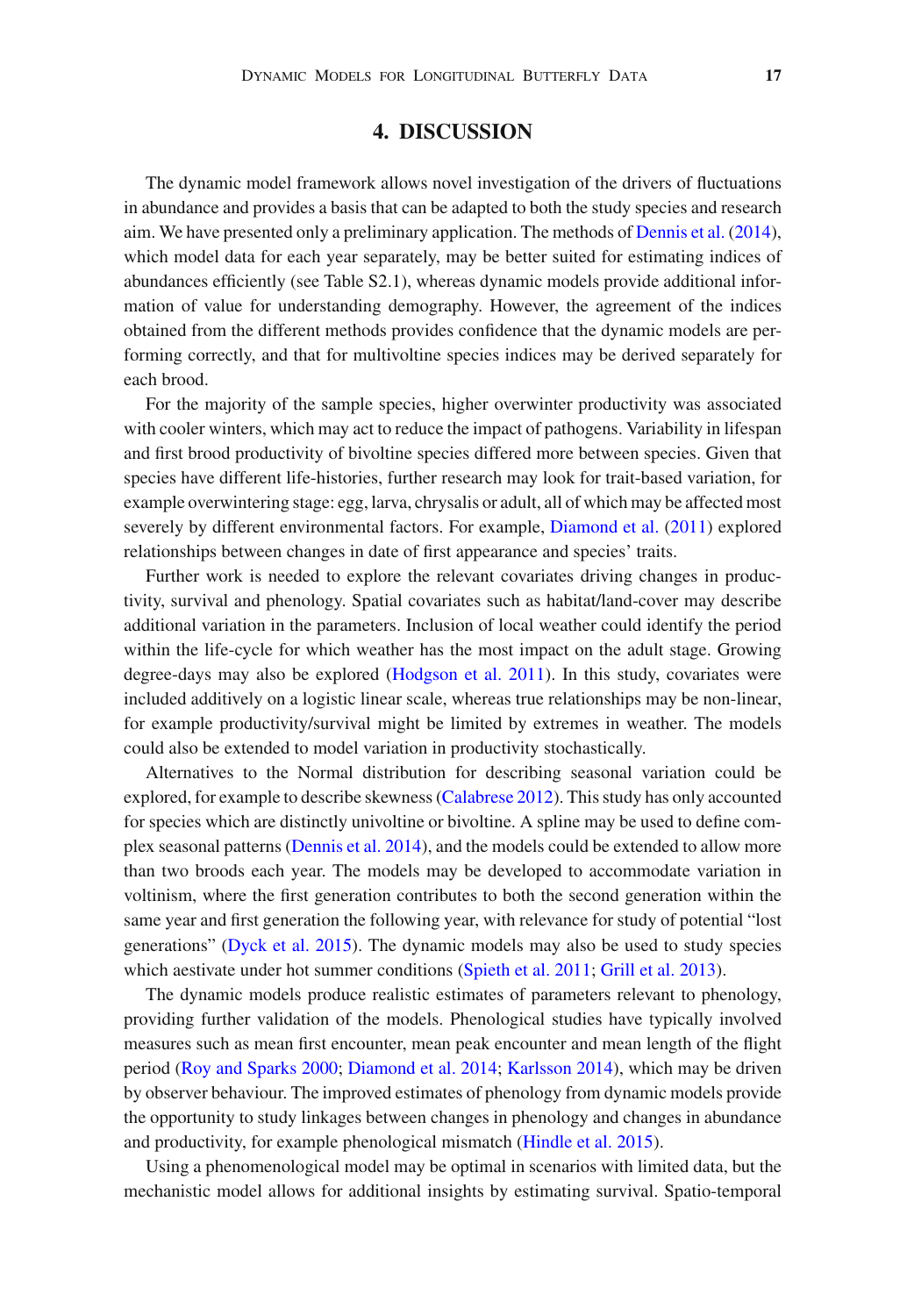<span id="page-18-8"></span>variation in the lifespans of butterflies has had limited attention, as have potential linkages with other parameters, for example to explore how phenology affects survival, or whether variation in survival can influence productivity. Using a mechanistic model separates relevant parameters, for example to determine whether an increase in flight period length is due to an extended period of emergence, or increased lifespan. The model could be adapted to explore synchrony in populations [\(Powney et al. 2010](#page-19-17)), either between sites of a given species or acro[ss sites but between multiple species, by incorporating random effects \(](#page-19-18)Lahoz-Monfort et al. [2011,](#page-19-18) [2013\)](#page-19-19), for example in the  $\rho$  parameter for productivity. Density dependence, which has been highlighted for some butterflies [\(Nowicki et al. 2009](#page-19-20)), may be incorporated here in productivity and/or survival by introducing a dependency on the relative abundance. Additionally, allowing for spatial dependence of  $\rho$  and autocorrelation in abundance may be advantageous [\(Johnson et al. 2012](#page-19-21)). [Pagel et al.](#page-19-7) [\(2014](#page-19-7)) included spatially autocorrelated random effects when modelling mean population density, but did not account for the withinyear variability in counts.

For some threatened, conservation-priority UK butterflies, such as Large Blue *Phengaris arion*, Brown Hairstreak *Thecla betulae* and Marsh Fritillary *Euphydryas aurinia*, data are available on other stages of the butterfly life-cycle, such as counts of caterpillars or eggs. An attraction of the model framework proposed is the potential for the incorporation of data from multiple stages of the life-cycle, which could aid the monitoring and conservation of rarer species for which coverage from standard monitoring schemes can be limited.

<span id="page-18-7"></span>The dynamic models may address the "lack of mechanistic understanding about factors driving butterfly population dynamics" [\(Isaac et al. 2011\)](#page-19-2). Future application will generate hypotheses for further investigation, with the potential to illuminate features of butterfly phenology and demography which are at present poorly understood.

#### **ACKNOWLEDGEMENTS**

<span id="page-18-3"></span><span id="page-18-1"></span>This work was part-funded by EPSRC grants EP/1000917/1 and EP/P505577/1. We thank Martin Ridout, Marc Kéry and Michael Schaub for their useful comments. The UKBMS is operated by the Centre for Ecology & Hydrology and Butterfly Conservation and funded by a multi-agency consortium including the Countryside Council for Wales, Defra, the Joint Nature Conservation Committee, Forestry Commission, Natural England, the Natural Environment Research Council, and Scottish Natural Heritage. The UKBMS is indebted to all volunteers who contribute data to the scheme.

*[Received January 2015. Accepted August 2015. Published Online August 2015.]*

#### **5. APPENDIX: CONCENTRATED LIKELIHOOD FOR BIVOLTINE SPECIES**

<span id="page-18-6"></span><span id="page-18-5"></span><span id="page-18-4"></span>Using Eq.  $(4)$ , the log-likelihood for site *i* is given, apart from an additive constant, by

<span id="page-18-2"></span><span id="page-18-0"></span>
$$
\ell_i = \text{Log}(L_i) = \sum_{j=1}^T \left[ -N_{i,1,1} \left( a_{i,j,1,1} + \rho_{i,1,1} a_{i,j,1,2} \right) + y_{i,j,1} \log \left\{ N_{i,1,1} \left( a_{i,j,1,1} + \rho_{i,1,1} a_{i,j,1,2} \right) \right\} \right]
$$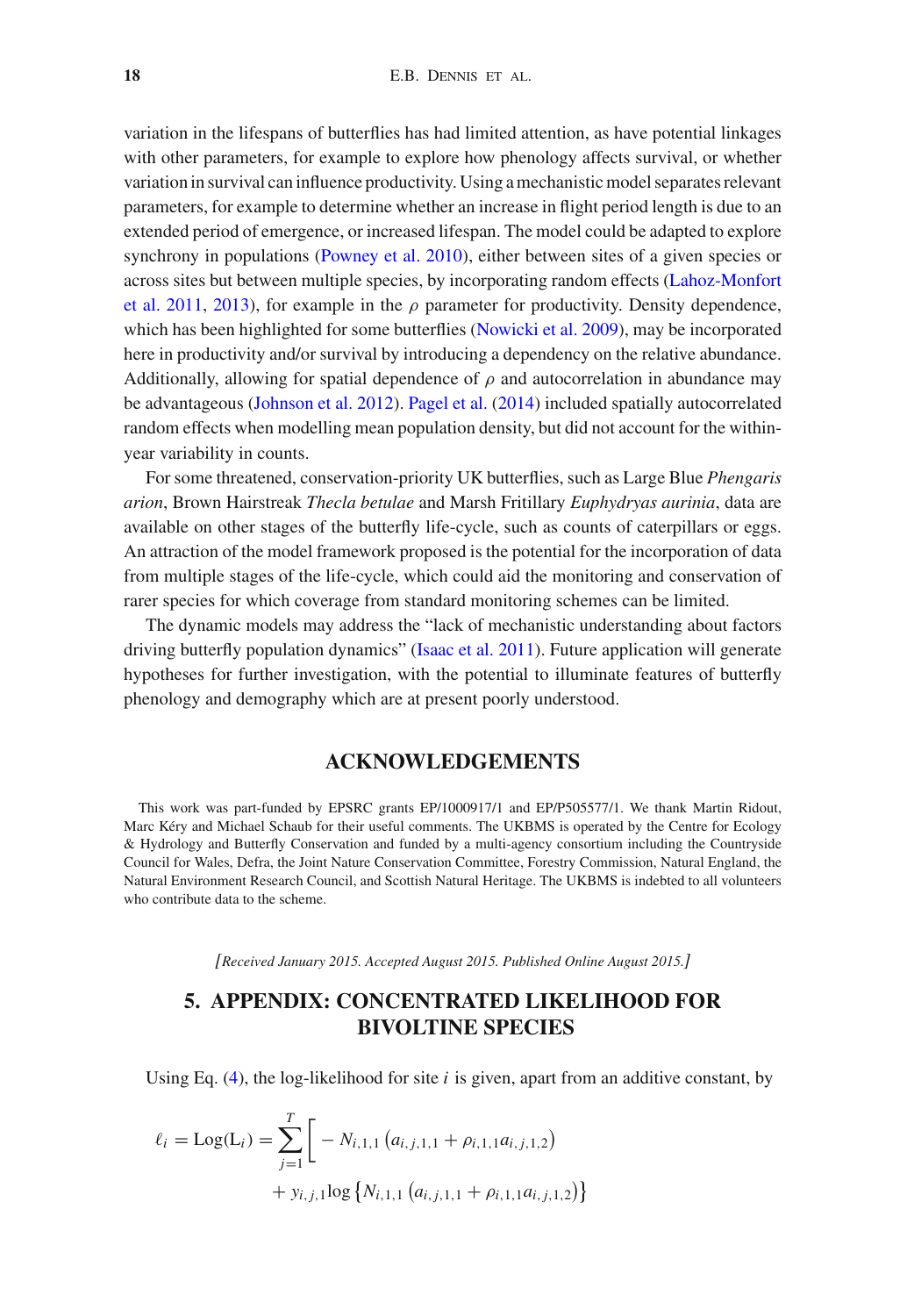$$
+\sum_{k=2}^{Y} \left\{-N_{i,1,1}\left(a_{i,j,k,1}+\rho_{i,k,1}a_{i,j,k,2}\right) \prod_{m=1}^{k-1} \prod_{b=1}^{2} \rho_{i,m,b} \right.+ y_{i,j,k} \log \left(N_{i,1,1}\left(a_{i,j,k,1}+\rho_{i,k,1}a_{i,j,k,2}\right) \prod_{m=1}^{k-1} \prod_{b=1}^{2} \rho_{i,m,b}\right)\right\}\bigg],
$$
(13)

<span id="page-19-16"></span><span id="page-19-14"></span><span id="page-19-13"></span><span id="page-19-11"></span><span id="page-19-8"></span><span id="page-19-6"></span>where we have defined  $\{a_{i,j,k} \}$  and  $\{\rho_{i,k,b}\}$ , for site *i*, visit *j* and brood *b* in year *k* in the main paper. This gives

$$
\frac{\partial \ell}{\partial N_{i,1,1}} = \sum_{j=1}^{T} \Bigg[ - (a_{i,j,1,1} + \rho_{i,1,1} a_{i,j,1,2}) + \frac{y_{i,j,1}}{N_{i,1,1}} + \sum_{k=2}^{Y} \Bigg\{ - (a_{i,j,k,1} + \rho_{i,k,1} a_{i,j,k,2}) \prod_{m=1}^{k-1} \prod_{b=1}^{2} \rho_{i,m,b} + \frac{y_{i,j,k}}{N_{i,1,1}} \Bigg\} \Bigg],
$$

<span id="page-19-21"></span><span id="page-19-12"></span><span id="page-19-2"></span>and equating to zero we find

<span id="page-19-19"></span><span id="page-19-15"></span>
$$
N_{i,1,1} = \sum_{j=1}^{T} \frac{\sum_{k=1}^{Y} y_{i,j,k}}{a_{i,j,1,1} + \rho_{i,j,1} a_{i,j,1,2} + \sum_{k=2}^{Y} \left\{ \left( a_{i,j,k,1} + \rho_{i,m,1} a_{i,j,k,2} \right) \prod_{m=1}^{k-1} \prod_{b=1}^{2} \rho_{i,m,b} \right\}}.
$$
\n(14)

<span id="page-19-18"></span><span id="page-19-5"></span>We note again how  $N_{i,1,1}$  is a weighted sum over visits of totals at site *i* across years. As in the univoltine case, we substitute the expressions for  ${N_{i,1,1}}$  from [\(14\)](#page-18-7) into [\(13\)](#page-18-8) and maximise the overall concentrated likelihood with respect to parameters associated with  $\rho$  and  $\alpha$ . Estimation of  $\{N_{i,1,1}\}\$ is obtained by substituting estimates of  $\{a_{i,i,k,b}\}\$  and  $\{\rho_{i,k,b}\}\$  into [\(14\)](#page-18-7).

<span id="page-19-20"></span><span id="page-19-7"></span>This concentrated likelihood approach applies for both the phenomenological and mechanistic models for bivoltine species, with variation only in the specification of  $\{a_{i,j,k,b}\}$ .

#### **REFERENCES**

- <span id="page-19-10"></span><span id="page-19-0"></span>Altermatt, F. (2010), "Climatic warming increases voltinism in european butterflies and moths", *Proceedings of the Royal Society B: Biological Sciences*, 277, 1281–1287.
- <span id="page-19-17"></span>Baur, B., Coray, A., Minoretti, N. and Zschokke, S. (2005), "Dispersal of the endangered flightless beetle *Dorcadion fuliginator* (Coleoptera: Cerambycidae) in spatially realistic landscapes", *Biological Conservation*, 124, 49– 61.
- <span id="page-19-9"></span>Botham, M. S., Brereton, T. M., Middlebrook, I., Randle, Z. and Roy, D. B. (2013), United Kingdom Butterfly Monitoring Scheme report for 2012. Centre for Ecology & Hydrology, Wallingford.
- <span id="page-19-4"></span>Byrd, R. H., Lu, P., Nocedal, J. and Zhu, C. (1995), "A limited memory algorithm for bound constrained optimization", *SIAM Journal on Scientific Computing*, 16, 1190–1208.
- <span id="page-19-1"></span>Calabrese, J. M. (2012), "How emergence and death assumptions affect count-based estimates of butterfly abundance and lifespan", *Population Ecology*, 54, 431–442.
- <span id="page-19-3"></span>Dennis, E. B., Freeman, S. N., Brereton, T. and Roy, D. B. (2013), "Indexing butterfly abundance whilst accounting for missing counts and variability in seasonal pattern", *Methods in Ecology and Evolution*, 4, 637–645.
- Dennis, E. B., Morgan, B. J. T., Freeman, S. N., Brereton, T. and Roy, D. B. (2014), "A generalised abundance index for seasonal invertebrates", Technical report. University of Kent. [http://kar.kent.ac.uk/id/eprint/48967.](http://kar.kent.ac.uk/id/eprint/48967)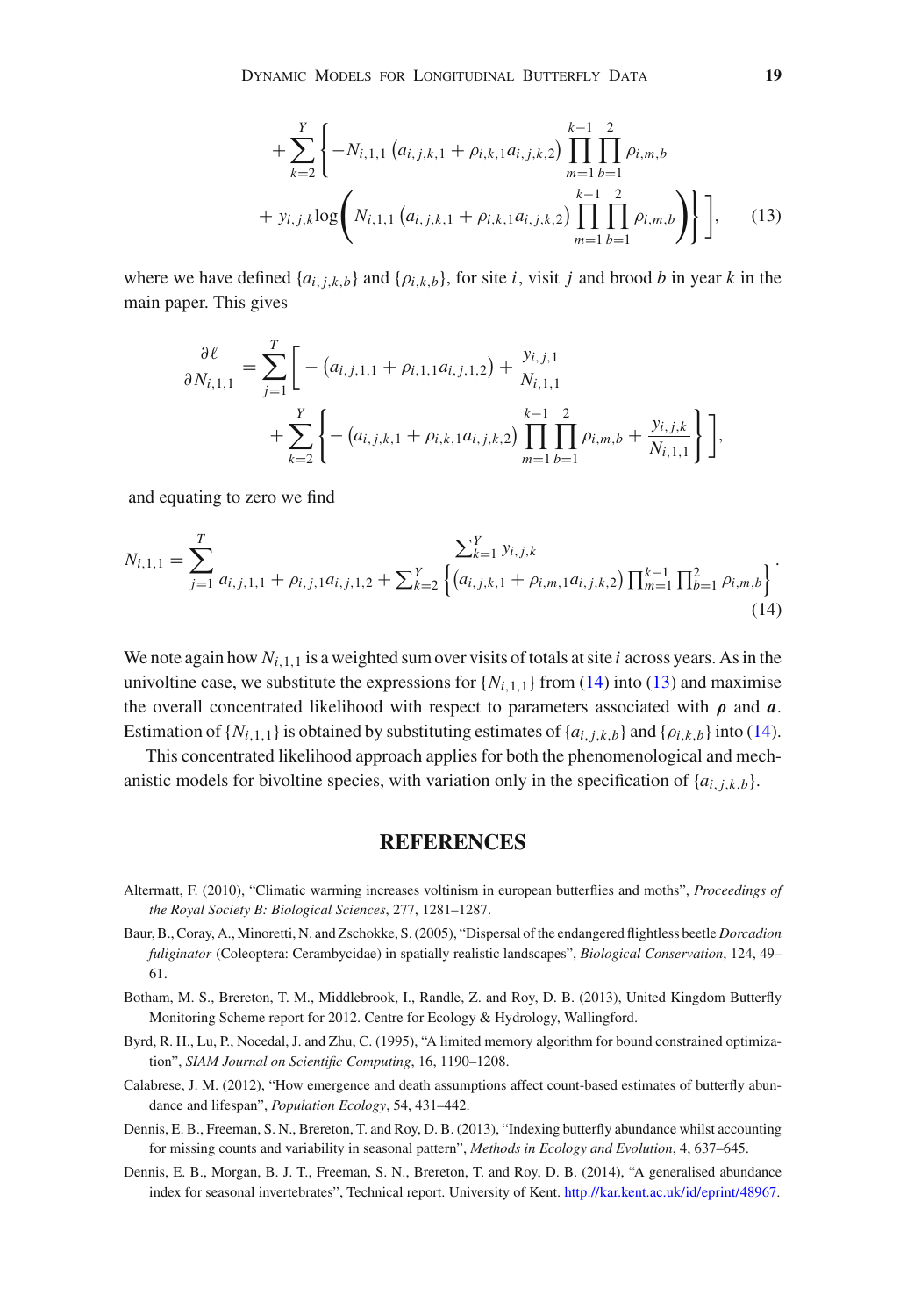- <span id="page-20-2"></span>Dennis, R. L. H. and Sparks, T. H. (2007), "Climate signals are reflected in an 89 year series of British Lepidoptera records", *European Journal of Entomology*, 104, 763–767.
- <span id="page-20-3"></span>Diamond, S. E., Cayton, H., Wepprich, T., Jenkins, C. N., Dunn, R. R., Haddad, N. M. and Ries, L. (2014), "Unexpected phenological responses of butterflies to the interaction of urbanization and geographic temperature", *Ecology*, 95, 2613–2621.
- <span id="page-20-5"></span>Diamond, S. E., Frame, A. M., Martin, R. A. and Buckley, L. B. (2011), "Species' traits predict phenological responses to climate change in butterflies", *Ecology*, 92, 1005–1012.
- <span id="page-20-0"></span>Freeman, S. N. and Newson, S. E. (2008), "On a log-linear approach to detecting ecological interactions in monitored populations", *Ibis*, 150, 250–258.
- <span id="page-20-1"></span>Grill, A., Cerny, A. and Fiedler, K. (2013), "Hot summers, long life: egg laying strategies of Maniola butterflies are affected by geographic provenance rather than adult diet", *Contributions to Zoology*, 82, 27–36.
- <span id="page-20-4"></span>Hindle, B. J., Kerr, C. L., Richards, S. A. and Willis, S. G. (2015), "Topographical variation reduces phenological mismatch between a butterfly and its nectar source", *Journal of Insect Conservation*, 19, 227–236.
- Hodgson, J. A., Thomas, C. D., Oliver, T. H., Anderson, B. J., Brereton, T. M. and Crone, E. E. (2011), "Predicting insect phenology across space and time", *Global Change Biology*, 17, 1289–1300.
- Isaac, N. J. B., Girardello, M., Brereton, T. M. and Roy, D. B. (2011), "Butterfly abundance in a warming climate: patterns in space and time are not congruent", *Journal of Insect Conservation*, 15, 233–240.
- Johnson, D. S., Conn, P., Hooten, M., Ray, J. and Pond, B. A. (2012), "Spatial occupancy models for large data sets", *Ecology*, 94, 801–808.
- Karlsson, B. (2014), "Extended season for northern butterflies", *International Journal of Biometeorology*, 58, 691–701.
- Lahoz-Monfort, J. J., Morgan, B. J. T., Harris, M. P., Daunt, F., Wanless, S. and Freeman, S. N. (2013), "Breeding together: modeling synchrony in productivity in a seabird community", *Ecology*, 94, 3–10.
- Lahoz-Monfort, J. J., Morgan, B. J. T., Harris, M. P., Wanless, S. and Freeman, S. N. (2011), "A capture–recapture model for exploring multi-species synchrony in survival", *Methods in Ecology and Evolution*, 2, 116–124.
- Matechou, E., Dennis, E. B., Freeman, S. N. and Brereton, T. (2014), "Monitoring abundance and phenology in (multivoltine) butterfly species: a novel mixture model", *Journal of Applied Ecology*, 51, 766–775.
- Nowicki, P., Bonelli, S., Barbero, F. and Balletto, E. (2009), "Relative importance of density-dependent regulation and environmental stochasticity for butterfly population dynamics", *Oecologia*, 161, 227–239.
- Pagel, J., Anderson, B. J., O'Hara, R. B., Cramer, W., Fox, R., Jeltsch, F., Roy, D. B., Thomas, C. D. and Schurr, F. M. (2014), "Quantifying range-wide variation in population trends from local abundance surveys and widespread opportunistic occurrence records", *Methods in Ecology and Evolution*, 5, 751–760.
- Parker, D. E., Legg, T. P. and Folland, C. K. (1992), "A new daily Central England Temperature series, 1772–1991", *International Journal of Climatology*, 12, 317–342.
- Pereira, H. M., Leadley, P. W., Proença, V., Alkemade, R., Scharlemann, J. P., Fernandez-Manjarrés, J. F., Araújo, M. B., Balvanera, P., Biggs, R., Cheung, W. W. et al. (2010), "Scenarios for global biodiversity in the 21st century", *Science*, 330, 1496–1501.
- Powney, G. D., Roy, D. B., Chapman, D. and Oliver, T. H. (2010), "Synchrony of butterfly populations across species' geographic ranges", *Oikos*, 119, 1690–1696.
- R Core Team (2015), R: A language and environment for statistical computing. Vienna, Austria. [http://www.](http://www.R-project.org/) [R-project.org/.](http://www.R-project.org/)
- Rothery, P. and Roy, D. B. (2001), "Application of generalized additive models to butterfly transect count data", *Journal of Applied Statistics*, 28, 897–909.
- Roy, D. B., Rothery, P., Moss, D., Pollard, E. and Thomas, J. A. (2001), "Butterfly numbers and weather: predicting historical trends in abundance and the future effects of climate change", *Journal of Animal Ecology*, 70, 201– 217.
- Roy, D. B. and Sparks, T. H. (2000), "Phenology of British butterflies and climate change", *Global Change Biology*, 6, 407–416.